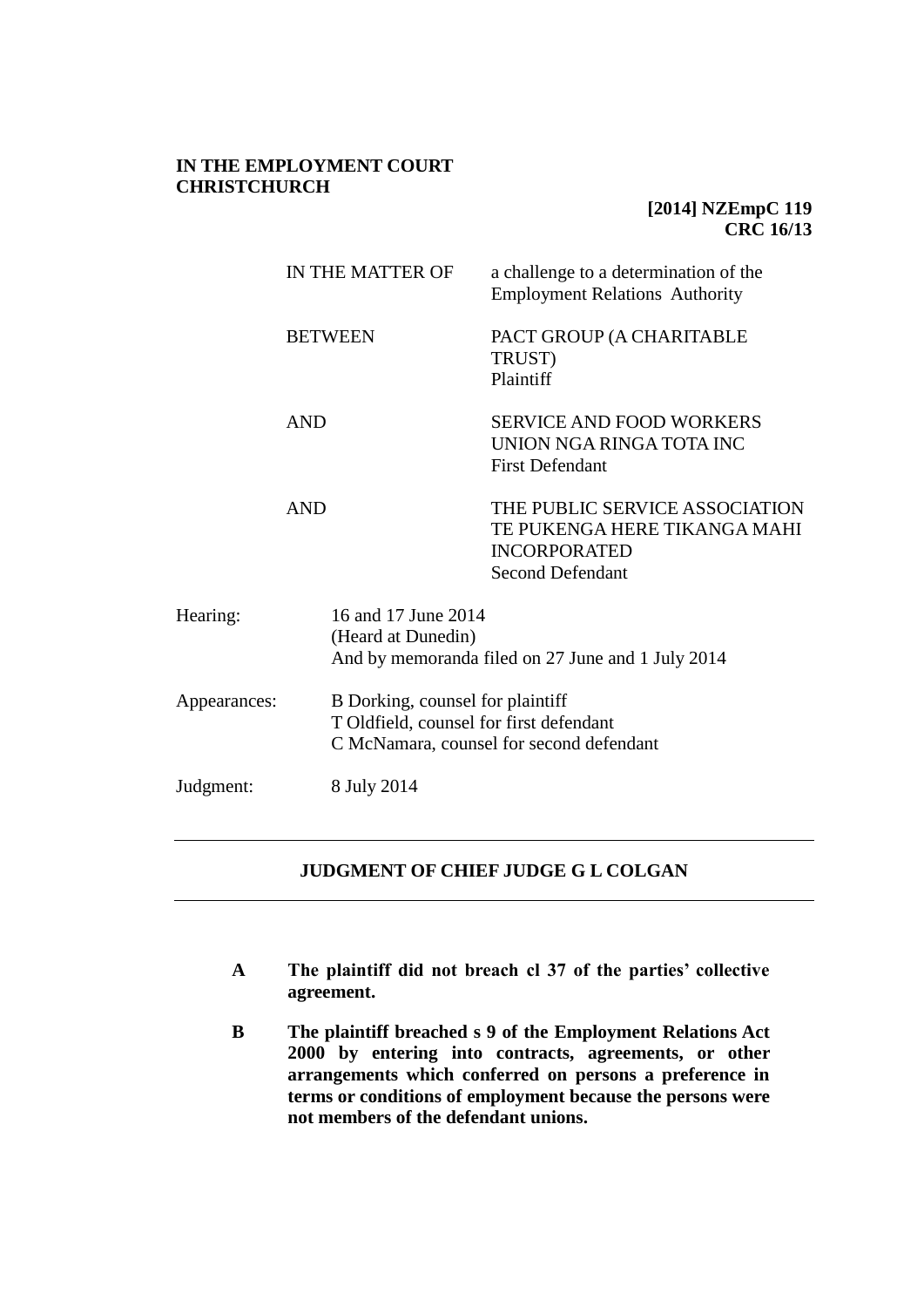- **C The plaintiff breached s 4(1) of the Employment Relations Act 2000 by misleading or deceiving the defendants in collective bargaining.**
- **D Within 28 days of the date of this judgment the plaintiff is to comply with s 9 of the Employment Relations Act 2000 by paying to each of the members of the defendants, who were employed by it on 4 November 2011, a sum equivalent to two per cent of gross wages or salary (less PAYE tax) that those employees earned between 1 July and 4 November 2011, together with interest on that sum calculated at the relevant rate under the Judicature Act 1908 for the period from 4 November 2011 to the date of payment.**
- **E The plaintiff is to pay a penalty pursuant to s 4A of the Employment Relations Act 2000 for its breaches of s 4(1) of the Employment Relations Act 2000 in the sum of \$5,000 of which one-half is to be paid to the Registrar of the Employment Court at Wellington to the use of the Crown and the balance of which is to be paid in equal proportions to each of the defendants.**
- **F The defendants are entitled to costs in the Employment Relations Authority and in this Court in a sum to be agreed between the parties within the next calendar month or, failing such agreement, after written application by the defendants to which the plaintiff may have the period of one month to respond in writing.**

## **REASONS**

[1] This case consists of a challenge and a cross-challenge to a determination of the Employment Relations Authority.<sup>1</sup> It concerns the conduct of an employer in collective bargaining and the passing on to employees, who were not members of a union and were not covered by a collective agreement, of wage increases that were greater than those settled for union members under the collective agreement.

[2] The Authority, in a determination issued on 28 February 2013, concluded that Pact Group (Pact), a social services provider, breached a clause of its collective agreement with the two unions (to which I will refer as SFWU and  $PSA$ ).<sup>2</sup> The

<sup>1</sup> *Service Food Workers' Union Nga Ringa Tota Inc v Pact Group* [2013] NZERA Christchurch 41, (2013) 10 NZELC 79-025.

At  $[52]$ .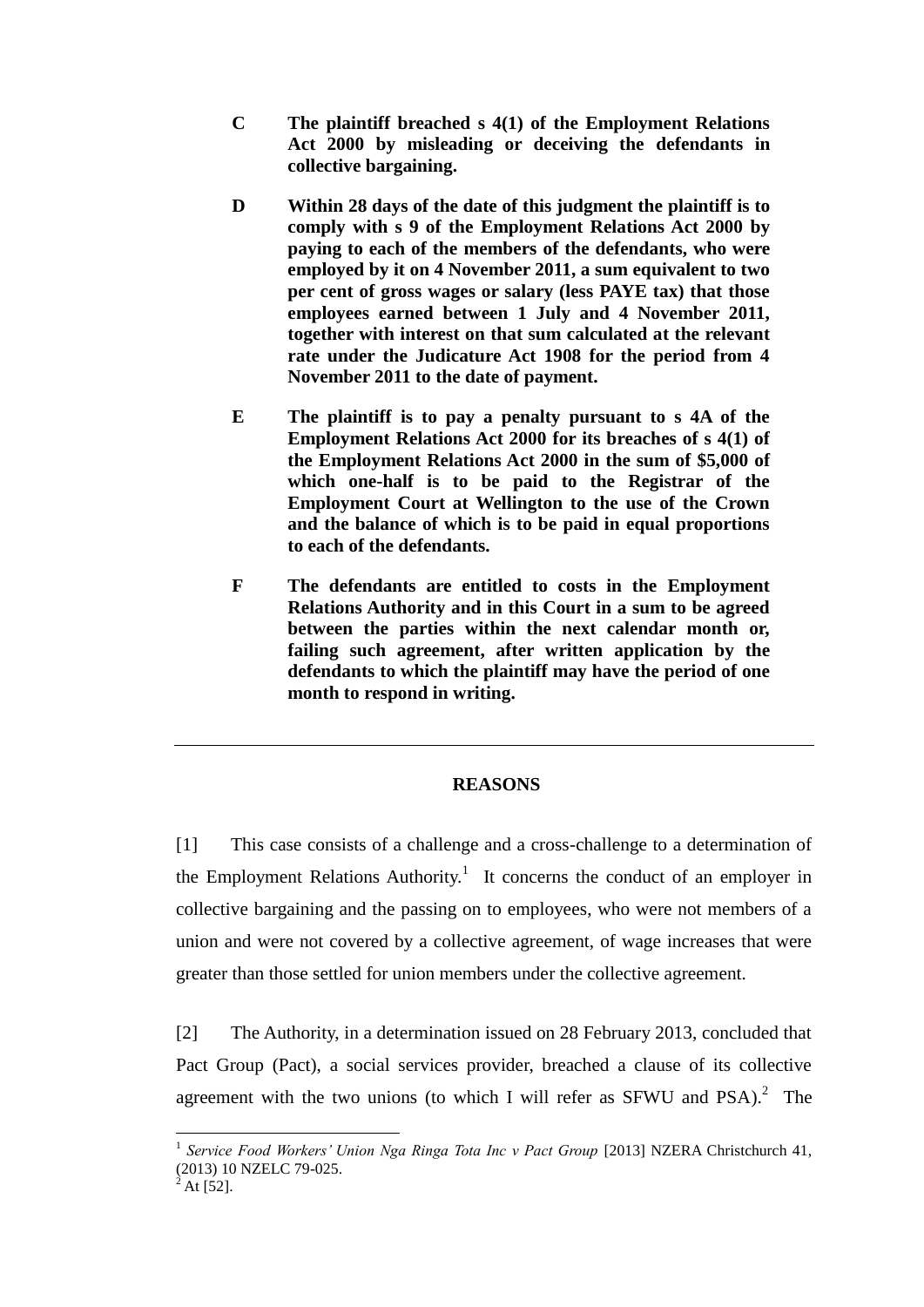Authority also determined that Pact had conferred an unlawful preference on its nonunion staff members in breach of s 9 of the Employment Relations Act 2000 (the Act).<sup>3</sup> Further, the Authority concluded that Pact had breached its obligations of good faith under s 4(1)(b) of the Act by misleading the unions during collective bargaining,<sup>4</sup> but did not find a breach by Pact of its good faith obligations under s 4(6) of the Act which prohibits employers from doing anything to induce employees not to be covered by a collective agreement.<sup>5</sup>

[3] In respect of the breach of the collective agreement, Pact was directed to pay a penalty of \$5,000, one-half of which was to be paid to the unions in equal proportions with the balance to the Crown.<sup>6</sup> In respect of the breach of s  $4(1)(b)$  of the Act, the Authority directed Pact to pay a penalty of \$5,000, one-half of which was payable to the unions in equal proportions and the balance of which was payable to the Crown.<sup>7</sup> In respect of the breach of s 9 of the Act, the Authority directed the parties to attempt to resolve the consequences of that breach in mediation.<sup>8</sup> That resolution has not eventuated.

[4] Pact challenges the Authority's findings against it. The unions crosschallenge the Authority's finding that although there was a breach by Pact of s 9, no compensatory remedies were to be awarded. The SFWU and PSA claim arrears of wages for their affected members. Pact submits that this is not a remedy available in law for a breach or breaches of s 9 of the Act.

[5] In the course of submissions I was referred to an earlier judgment of this Court, *Eastern Bay Independent Industrial Workers Union Inc v ABB Ltd.*<sup>9</sup> The opening words of that judgment bear repeating in this case because the same or similar difficult issues arise.

At [75].

 $^{4}$  At [101].

At [105], [113].

At  $[60]$ .

 $A$ t [122].

 $^{3}$  At [78].

<sup>9</sup> *Eastern Bay Independent Industrial Workers Union Inc v ABB Ltd* [2008] ERNZ 537 (EmpC).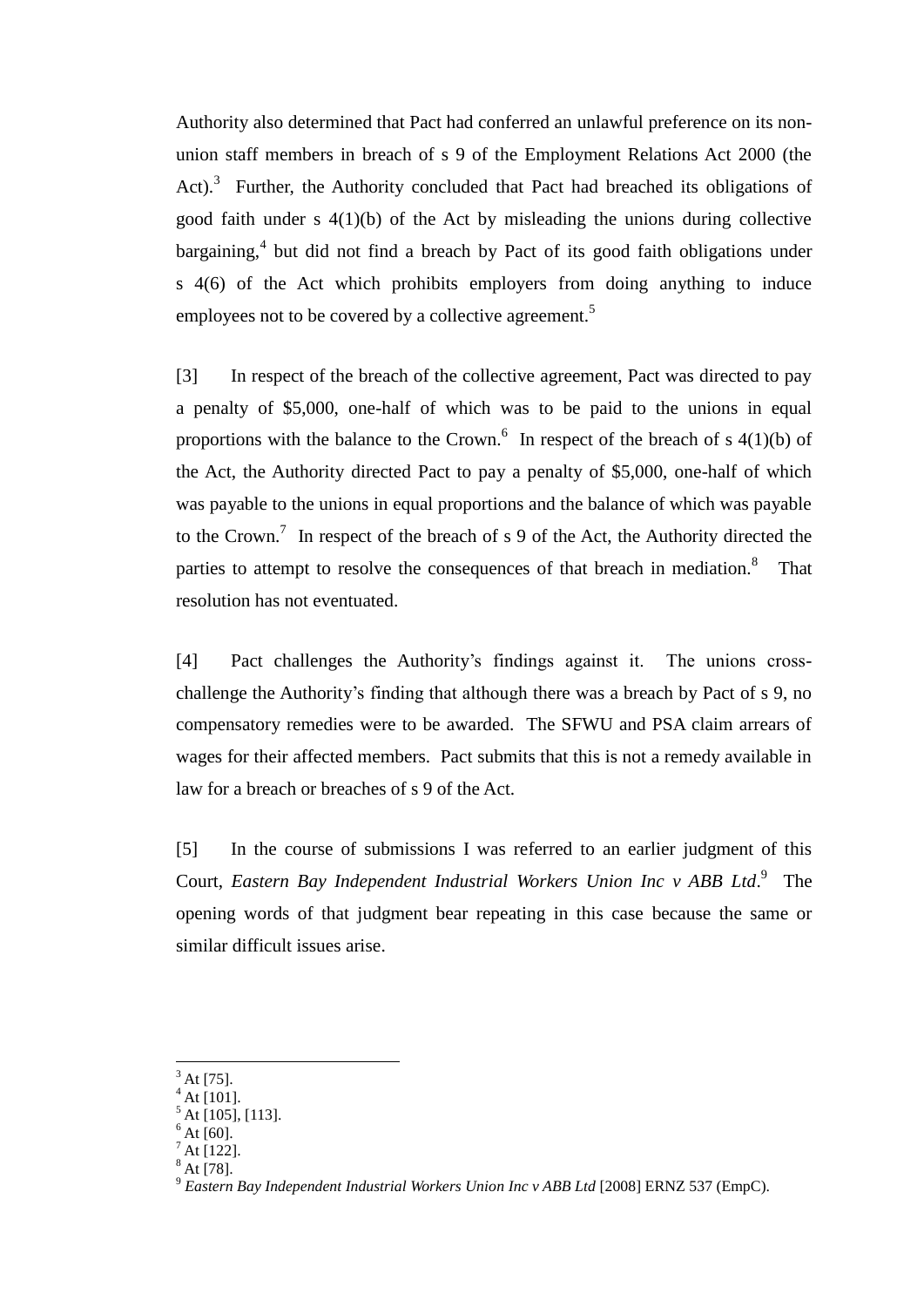[1] This case highlights … difficult tensions in collective bargaining and collective agreements … The first tension is between the wish of employers in such circumstances to have identical terms and conditions of employment for all employees performing the same work on the one hand and, on the other, the wish of … unions to distinguish and promote themselves by obtaining superior terms and conditions of employment for their members.

[6] There are, of course, differences between the cases. *ABB* was a case about preferment as between unions, whereas this is one about preferment between employees represented by two unions on the one hand and, on the other, nonunionised employees. But the underlying tension is a common theme of both cases, and others.

[7] During final submissions Mr Oldfield, counsel for the defendants, sought leave to add a further remedy for breach of s 9 of the Act. Very fairly, Mr Dorking did not oppose that application and I permitted the defendants to add a compliance order under s 137 of the Act, to their cross-challenge remedies. Mr Dorking was allowed a period to consider and make submissions on the question of this remedy, with Mr Oldfield having a subsequent period for reply. That accounts for the posthearing submissions referred to in the entituling which would usually not be permitted.

### **The issues now for decision**

[8] These have altered, at least to some extent, from those put before the Authority. They are:

- whether the employer passed on "automatically" the same terms and  $\bullet$ conditions of the collective agreement to other employees on individual employment agreements in breach of cl 37 of the collective agreement;
- whether the employer breached s 9(1) of the Act in its individual employment agreements with non-union employees by conferring on those employees a preference in relation to terms or conditions of employment;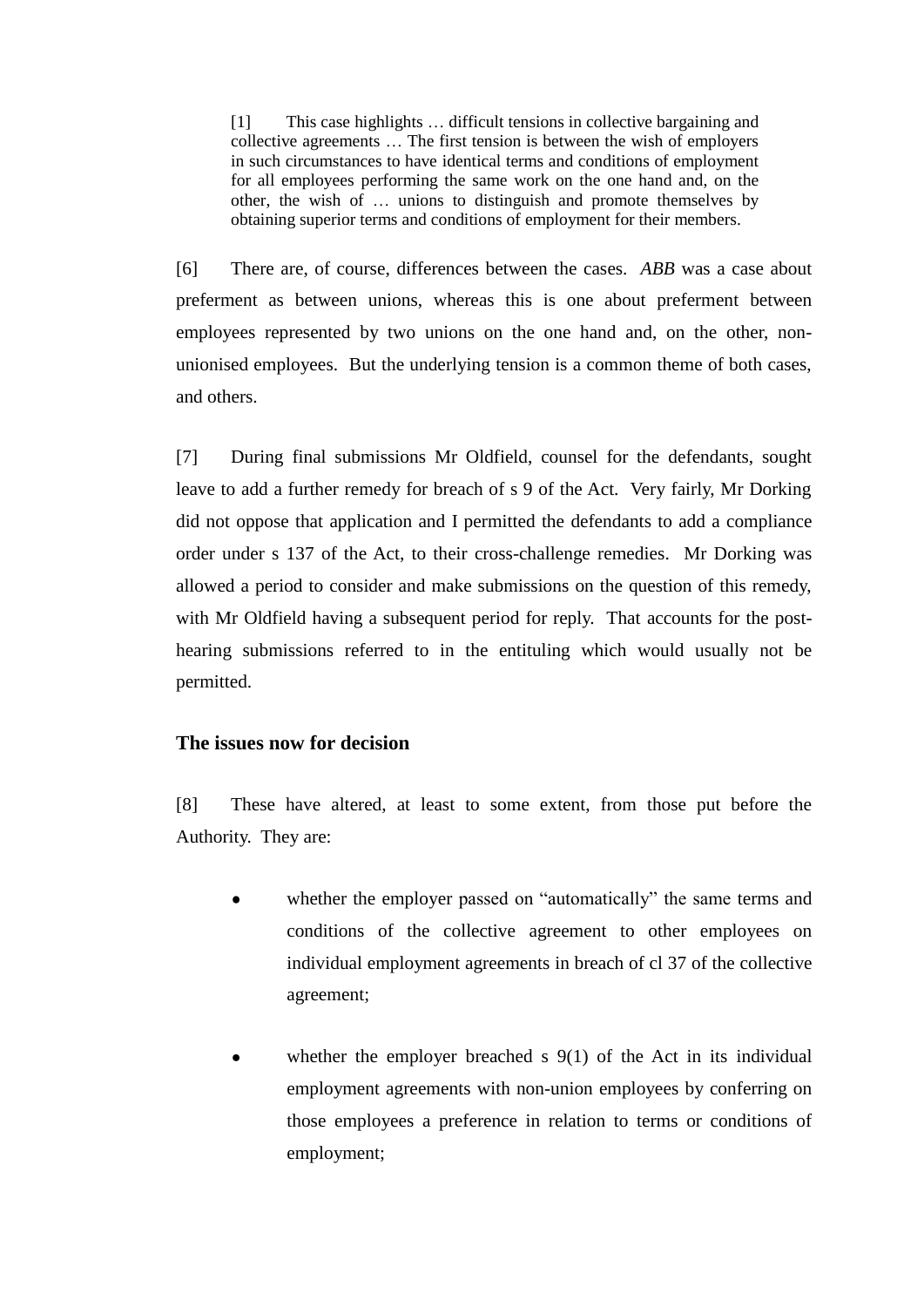- whether the employer breached s 4(1) of the Act by misleading or deceiving the unions in collective bargaining by falsely claiming that it did not have the financial resources to pay wage increases equivalent to more than one per cent per annum; and
- what are the remedies available in law for a breach of s 9 of the Act.

[9] The relevant facts are as follows. Pact is a registered charitable trust which employs support workers to care for people with intellectual disabilities who live in the community. The majority of those employees belonged to one or other of the two unions but there was a significant minority who were not members of either or any other union. Those non-union employees were all engaged on materially identical individual employment agreements that followed closely the relevant provisions of the applicable operative multi-union collective agreement covering unionised support workers.

[10] To perpetuate the longstanding practice of collective bargaining and collective agreements with Pact, the unions initiated collective bargaining for a new collective agreement in early 2011. This was intended to replace the then current collective agreement which was due to expire on 30 April 2011. Collective negotiations between the unions and Pact began on 11 April 2011. At the outset, the parties were significantly apart on what percentage wage increase might be paid to the support workers. Pact's stated position was that its general wage increase offer could not exceed, as a percentage, the increase in government funding which it had received in the last financial year. That was a one per cent increase over the previous financial year. In these circumstances, Pact's uncompromising offer in the bargaining was of a one per cent general wage increase.

[11] A number of collective bargaining meetings were held in April, May and August 2011. Pact repeated its stance on wage increases at those bargaining sessions. At the 31 August 2011 bargaining meeting, it presented a paper setting out again why it was unprepared to countenance any more than a one per cent wage increase. Very low level strike action was taken by employees in October 2011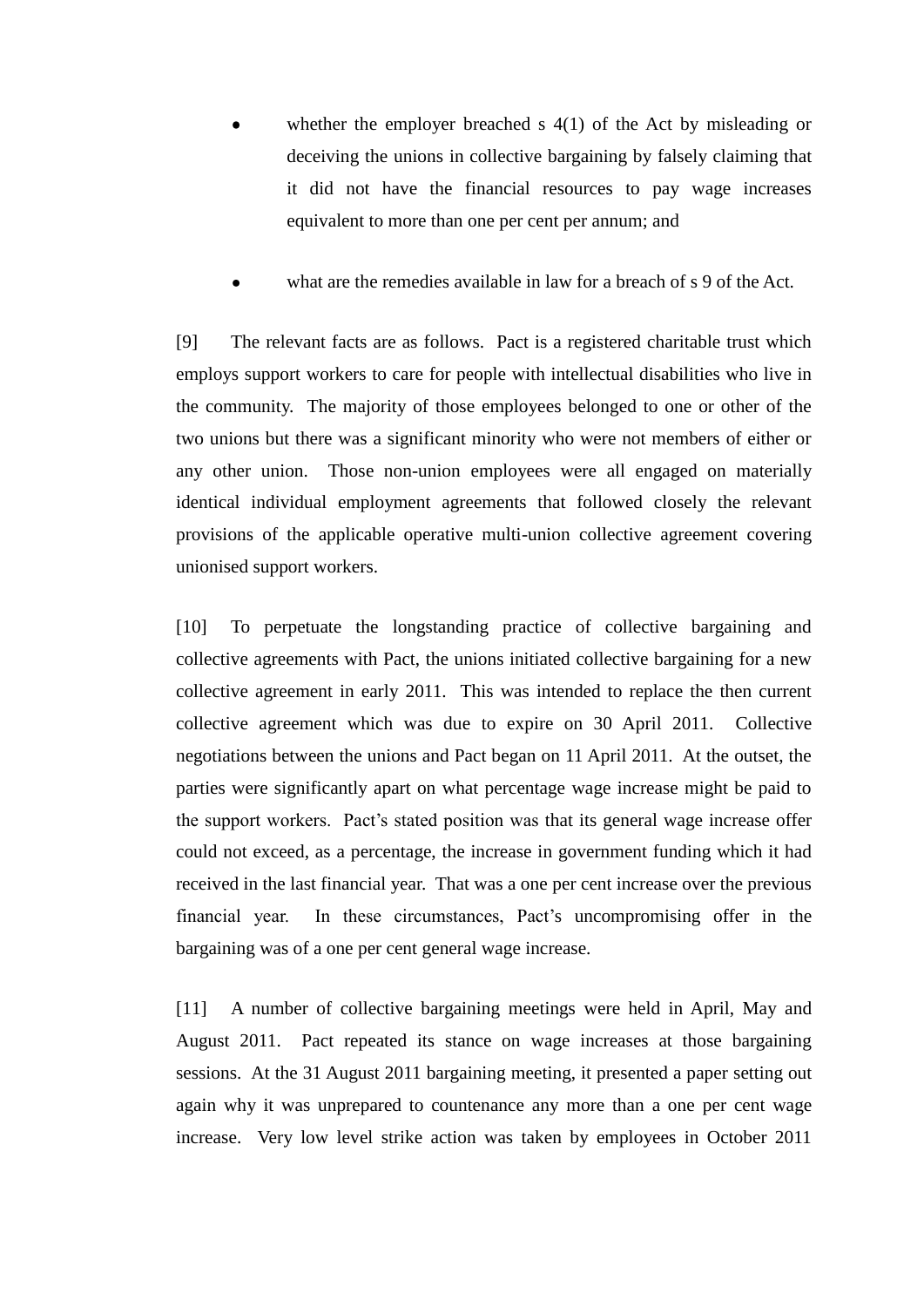which resulted in some of them being locked out by Pact, at least until that lockout was declared to have been unlawful. $^{10}$ 

[12] The parties sought the assistance of a mediator in early November 2011, at which time the unions' percentage increase claims were reduced but Pact's one per cent offer was maintained by it. With the mediator's assistance, the parties settled on a two per cent wage increase but taking effect from 4 November 2011, that is almost six months after the expiry of the previous collective agreement. A new collective agreement otherwise operable for the period 1 May 2011 to 30 April 2012, was settled on 9 December 2011, subject to employee ratification. Pact said it was agreeable to this settlement because a two per cent wage increase for a six month term represented its stated wish and necessity of having a one per cent wage increase overall for the year. The agreement was subsequently ratified by the affected employees.

[13] On 6 January 2012, Pact wrote to all its non-union employees, offering them new employment agreements containing, among other things, a two per cent wage increase backdated to the first full pay week in July 2011. Pact offered to negotiate with non-union staff about the contents of these new proposed employment agreements, but none accepted that offer of negotiation. Some did not take up the new form of agreement proffered by Pact, but most non-union employees accepted these new individual employment agreements.

[14] There had been a long-established custom affecting collective bargaining and collective agreements between the unions and Pact, and between Pact and its nonunion employees. This established custom or practice is an important contextual element in assessing the issues in this case. It was to backdate any wage increase, settled collectively, to 1 May each year. This involved the payment of back pay to that date, the amount of which depended on the date of execution of the relevant collective agreement. This meant that any percentage increase in remuneration was in practice a "per cent per annum" increase, albeit that a proportion of it was usually received in the form of back pay.

<sup>&</sup>lt;sup>10</sup> See *Service and Food Workers Union Nga Ringa Tota Inc v Pact Group Charitable Trust* [2011] NZEmpC 148, [2011] ERNZ 432.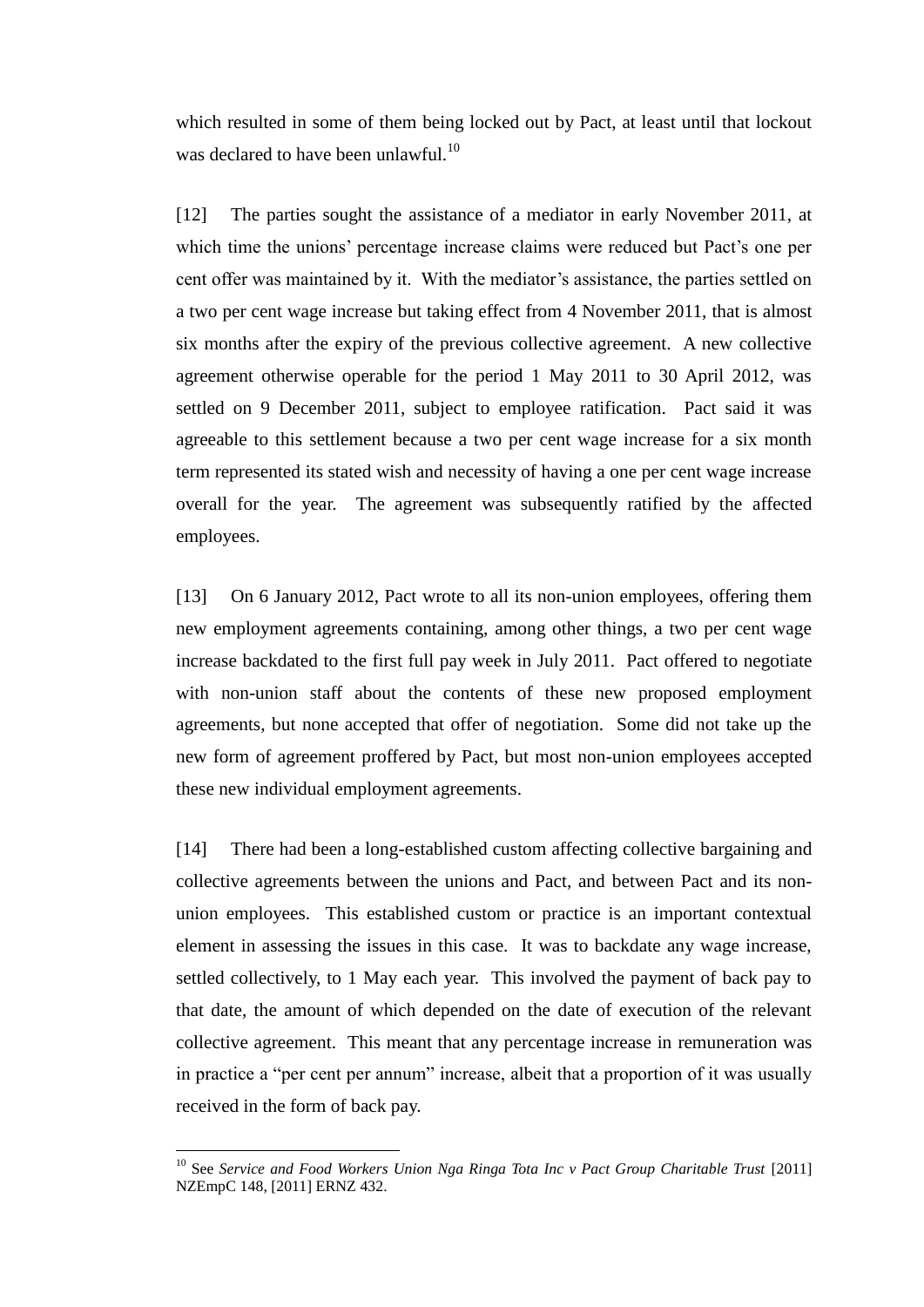[15] Pact's practice was to then review the remuneration of its non-union staff on individual employment agreements in light of what was settled in collective negotiations. Pact had, and purports to continue to have, a commitment to equal terms and conditions of employment for equivalent employees irrespective of whether they are union members or not. I use the word "purports" advisedly because the effect of the actions at issue in this case created an inequality in that relativity.

[16] Another element of the parties' custom and practice was that any relevant changes to collective terms and conditions of employment applicable to unionised employees would be passed on to those on individual employment agreements with backdated effect from 1 July each year. This longstanding practice contained a modest inbuilt advantage for union members in that remuneration increases were traditionally backdated a further two months for them than for employees on individual employment agreements. This practice appears to have had widespread and longstanding acceptance in the sense that it was not ever challenged by any party to it and was followed repeatedly. Although it did not create precise equality between unionised and non-unionised staff, it was the parties' collective modus operandi.

[17] Against this background, the unions and Pact entered into and conducted their collective bargaining in 2011 on the unspoken and unwritten assumption that what was always going to be a wage increase for unionised employees would be backdated to 1 May 2011. That mutual assumption continued until, on 4 November 2011, the mediator conveyed a formula for settling what had, by then, become their intractable dispute about a wage increase. This proposal involved a backdating, for payment purposes, only to the date of the mediation, 4 November 2011, some six months less than the previous backdating practice.

[18] Except that the proposal for settlement of the parties' wages claims did not emanate from Pact, the genesis of this settlement proposal is unclear. Persons who might have been able to clarify this issue were not called to give evidence. These included the mediator who conveyed the proposal to the Pact bargaining representatives, and the senior official from the National Office of the SFWU,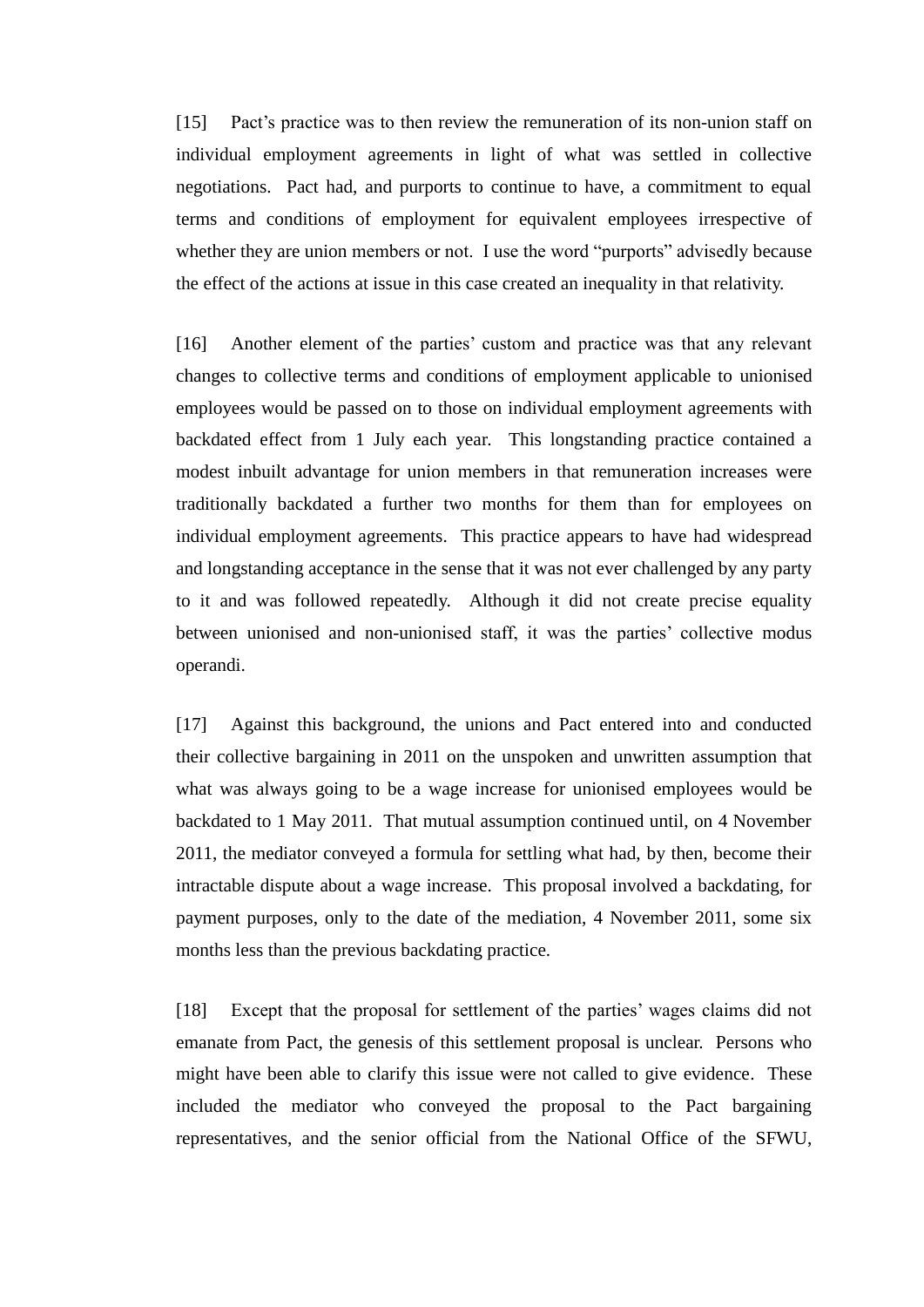Alastair Duncan, who had been brought into the negotiations following industrial action and the prospect of further strikes or lockouts, litigation, and other protraction.

[19] The absence of the mediator's account is entirely understandable and appropriate in view of, and in compliance with, s 148(2) of the Act. It is unclear whether the proposal for a two per cent wage increase, but for only six months of the one year term of the collective agreement, emanated from Mr Duncan (or any other person or persons in the unions' bargaining team) or from the mediator as a proposal to break the deadlock and progress the negotiations. The origin of the proposal is, however, immaterial to the outcome of the case.

[20] It was, nevertheless, clear from that point that the unions were aware that any back pay to their members would be limited to the period after 4 November 2011. What the union negotiators still assumed, as a result of Pact's repeated assertions in collective bargaining that it could not afford wage increases of more than one per cent, was that non-union employees would not receive any more back pay than would union members. That assumption persisted until early January when it was first realised by the unions and their members that their non-union colleagues had been offered by Pact a wage increase equivalent to more than one per cent per annum.

[21] To resolve the differences in the parties' accounts of what was said in collective bargaining and, in particular, what Pact representatives told the union negotiators about Pact's response to the unions' wage increase proposals and about Pact's own proposals, I have put particular store by the contemporaneous written records relating to these events. These tend to confirm or contradict the parties' witnesses' accounts of what was said, heard, and intended.

[22] First, para 1(g) of the parties' collective bargaining process agreement or arrangement<sup>11</sup> provided that "Where a proposal is not accepted, the party not accepting the proposal will offer an explanation for that non-acceptance." Pact did so in respect of its repeated refusals of the unions' claims to wage increases. Its

<sup>&</sup>lt;sup>11</sup> As required by s  $32(1)(a)$  of the Act.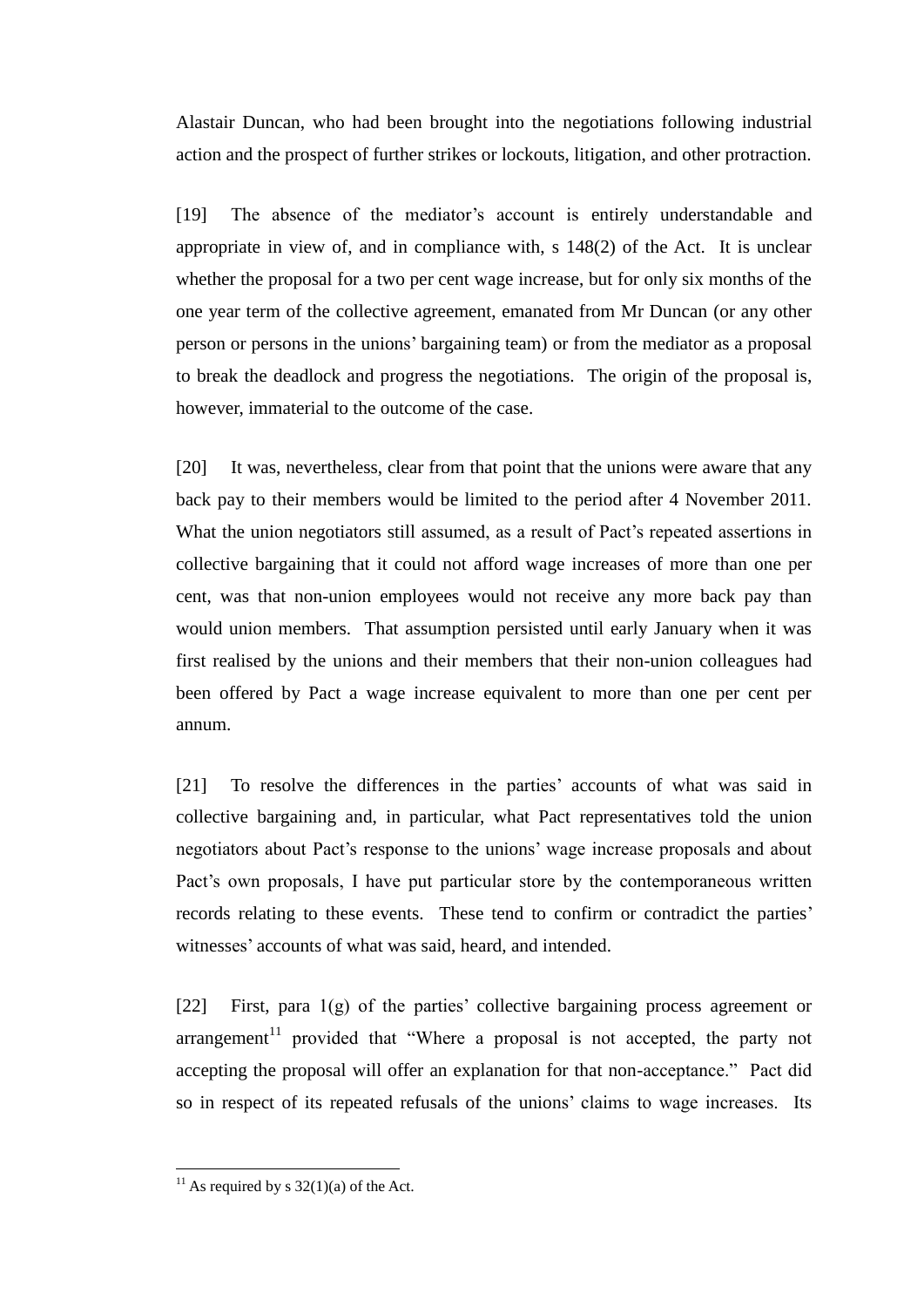representatives responded that wage increases could not exceed the increase to its income that it had received.

[23] On 20 October 2011 Louise Carr, Chief Executive Officer of Pact, sent a memorandum to "Pact Staff", that is both unionised and non-unionised staff, on the subject of "Industrial action at Pact planned from October 20, 2011 and the effect on you and our services". This summarised the position in collective bargaining at that time including, in relation to proposed strike action, that:

This action is taking place in support of a *4.5%* pay claim. Pact has offered 1%, which would see us passing on the average increase in our government funding from the past 12 months.

[24] In the same memorandum under the heading "Some background", Ms Carr continued:

Our only income comes via fixed government contracts and increases to that income over the past year simply do not go anywhere near being able to cover a *4.5%* pay increase. At the same time we are also facing increasing costs due to inflation - so our real income has actually gone down in the past year. If we were to meet the union's claim, we would be overspending by **a massive** *\$637,000.*

[25] Ms Carr's memorandum contained a graph illustrating, when compared to the previous year's increase of about one per cent in Pact income, the various costs that it would face as a result of the unions' then claims. This illustrated not only the cost to Pact of union members being paid what was then claimed by the unions, but taken into account in that graphic representation was the flow-on cost to Pact of paying non-union employees the same increase. Addressing Pact's intention to bank some of its increased revenue for unforeseen contingencies, Ms Carr's memorandum continued:

As you can see even our offer means that we will have to find other savings to afford it never mind the additional union claim.

…

As an organisation we have [to] act responsibly to ensure we're around to support clients well into the future and safeguard the jobs for our staff. The Pact Board of Trustees and management would be highly irresponsible to take action now which will cause us sustainability problems in just [a] couple of years' time.

Keeping such a surplus has enabled Pact to become the successful organisation that we have today and is an absolute bottom line. To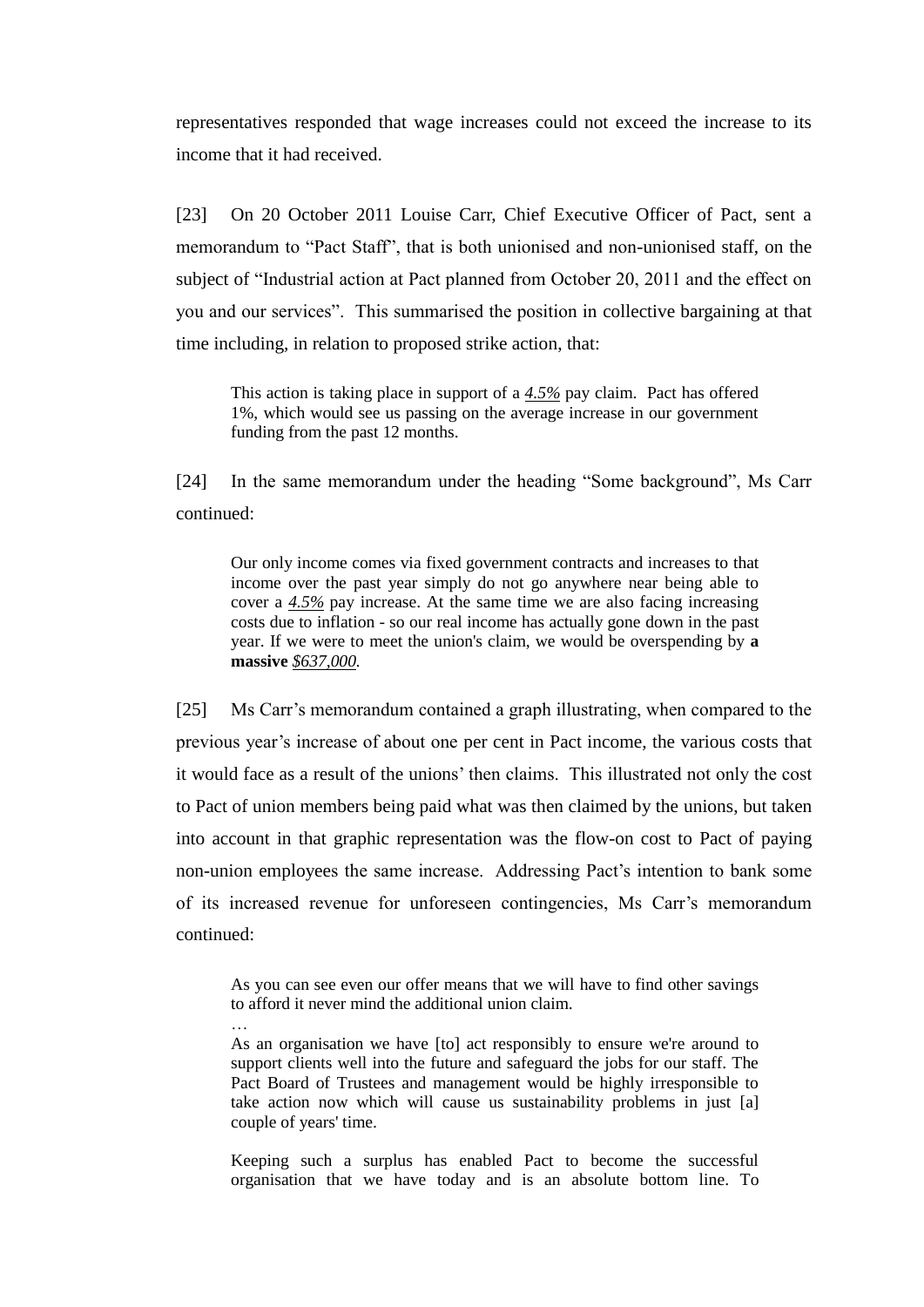compromise this is to potentially jeopardise the future for the sake of shortterm gain.

[26] On 31 August 2011, Pact made a written statement in the course of bargaining which followed picketing of its Dunedin office, and television and newspaper coverage of the dispute. Pact considered that some things which had been said did not fully or fairly represent the position. Included in that written statement was the following:

Ann [Ann Galloway, one of the SFWU officials involved in the bargaining] states in this interview [on local television channel 9] that we (Pact) have never said we cannot afford to meet the wage demand but that we are merely unwilling to accede what we perceive is the market movement in wages. This statement is totally incorrect, while some references in passing may have been made to market rates of pay our entire discussion has been based around the unaffordability of wage rises that exceed rises in our income.

[27] The document then set out Pact's explanation to the union parties about "Why can't we pay more". After stating that Pact's income was both fixed and from contracts with government for the performance of various services, it explained that it had no ability to pass on increased costs in the form of higher prices and was unable to sell more services. It said, therefore, that although its costs were variable, its income was fixed.

[28] Pact set out a simplified version of its income and expenditure, stating that the former was \$22 million and the latter was \$21 million consisting of wages of \$14 million and other expenses of \$7 million. It said that over the past 12 months its average increase in income from government had amounted to approximately one per cent of income, ie about \$220,000. Its calculations included that its proposed one per cent wage increase would amount to \$140,000. Pact witnesses agreed that these figures of one per cent and \$140,000 referred to Pact's overall wages bill (ie for both unionised and non-unionised staff) of approximately \$14 million.

[29] The terms of settlement signed by the parties' representatives on 9 December 2011, following the mediation held on 4 November 2011 at which agreements were reached in principle, contained the following:

2. Wages: Paid and printed rates shall be increased by two per cent. Such that: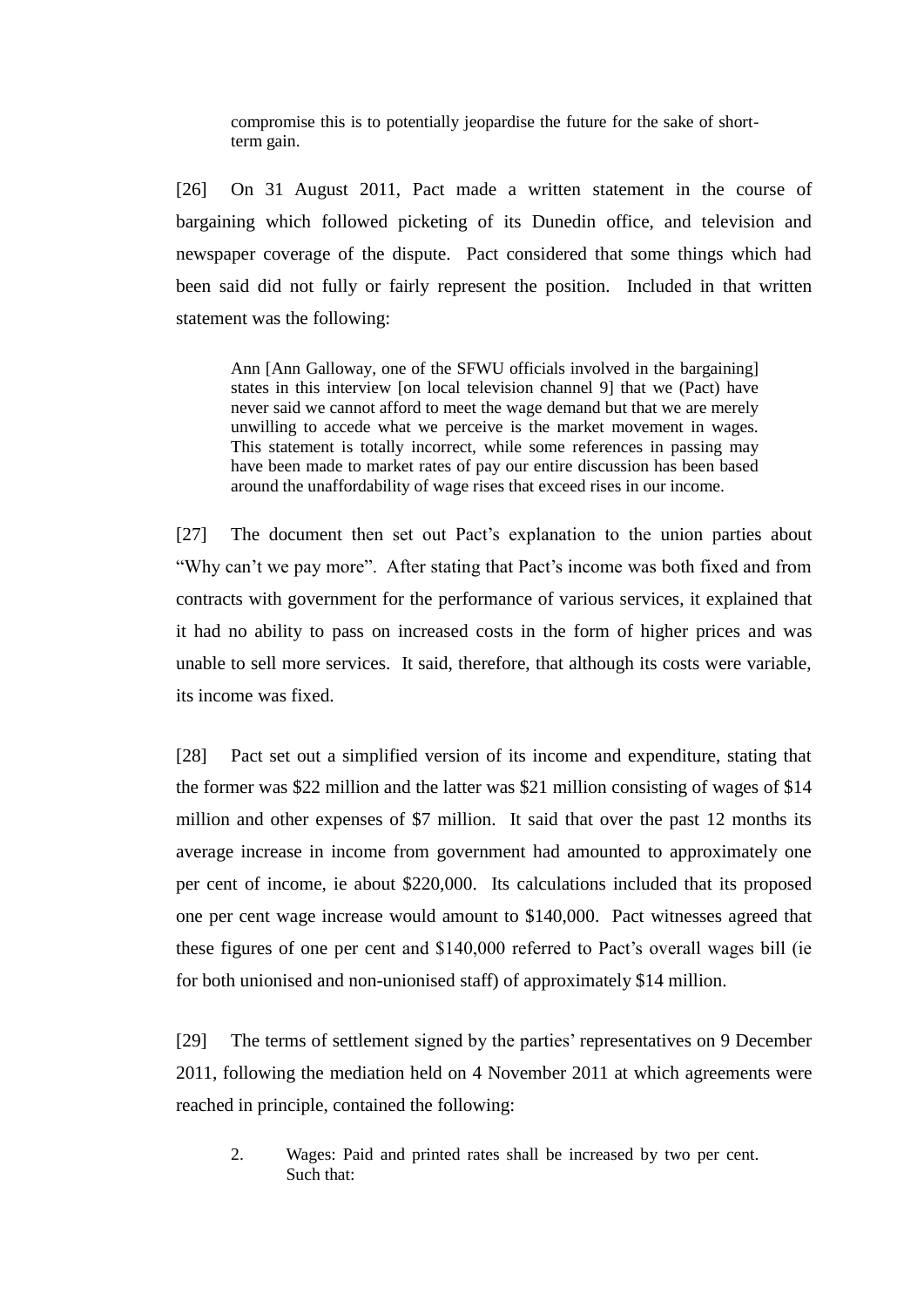The rates in the collective agreement are increased two per cent and the per cent increase is passed on. Above agreement rates are therefore increased two per cent.

Wage increases to apply from the  $4<sup>th</sup>$  November. Such that:

There is no increase in wages for the first half of the collective agreement.

There is a two per cent wage increase for the second half of the agreement.

Overall wages costs to be increased approximately one per cent over full term of the agreement, and maintained within the budgetary increase passed on by government.

[30] The offers of new individual employment agreements made to non-union employees were sent out in early January 2012. Attached to a covering letter addressed to each affected employee was a proposed new individual employment agreement. Advice of a wage increase in the covering letter was set out not in the form of a percentage but, rather, in dollar terms. One such typical letter contained the following paragraph: "As part of this review we are proposing to increase your hourly rate or fortnightly salary from \$16.63 to \$16.96." This was clearly a proposed increase in the hourly rate rather than a fortnightly salary and, as such, was an increase of two per cent. Other increases offered also amounted to two per cent. The letter continued:

While we intend that the proposed new IEA would be current for the next year, the proposed wage increase would be back dated from the first full pay week in July 2011 which was the fortnight ended  $17<sup>th</sup>$  July 2011.

[31] The proposed individual employment agreements distributed to non-union employees in early January 2012 included express and identical wording of other changes as had been agreed with the unions in the collective agreement settled in late 2011. These changes included payments for emergency callouts for on-call staff and a "Short Notice Allowance". Despite these provisions being inapplicable in the cases of some non-union employees, they were nevertheless included in the proposed individual employment agreements for all, illustrating the template or generic nature of those individual employment agreements.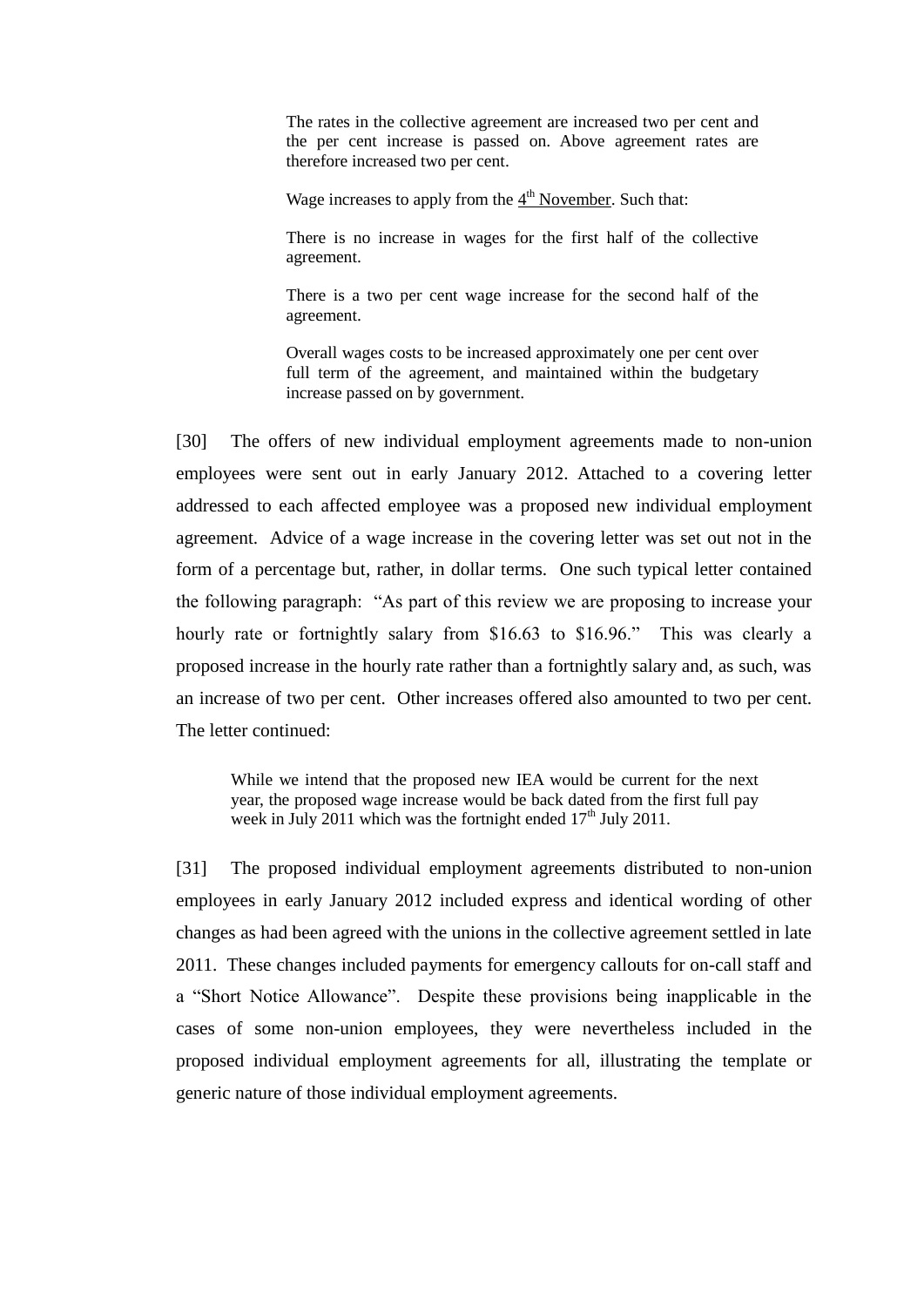[32] The foregoing documentary material confirms the evidence of the defendants' witnesses that all of the relevant communications from Pact to the unions about the reasons for its insistence on not exceeding a one per cent increased wage offer, related to its contended inability to afford any more than this increase across the whole of its workforce, both unionised and non-unionised. Although the majority of affected employees (213 in number) were members of the two unions, the minority who were not (approximately 150 employees) were nevertheless a significant proportion of the total workforce whose total wage bill was and would be not insignificant.

[33] I do not accept the evidence of Pact's witnesses that the foregoing relevant statements that they and Pact made, related to the long-term financial viability of Pact and not to the collective bargaining that was taking place in 2011. It is clear that Pact and its managerial representatives were concerned about the Trust's longterm viability. However, I have no doubt that the statements made repeatedly, both orally and in writing, to the union negotiators and to Pact's staff clearly conveyed the message from Pact that it could not afford to pay general remuneration increases, both under a collective agreement with the unions and as would be passed on to nonunion staff, that exceeded one per cent.

[34] The unions say that this action breached cl 37 of the collective agreement by passing on automatically to non-union employees a pay increase that had been agreed in collective bargaining. The defendants also say that, because that increase took effect significantly earlier for non-union employees, this was the bestowal of a preference in favour of non-union employees in breach of s 9 of the Act.

[35] The unions also say that by offering non-union staff a wage increase which amounted to more than one per cent above previous rates (effectively a two per cent increase for about nine months of the year), Pact must be taken to have misled and/or deceived the unions in negotiations when it insisted that it was unable to afford to pay any more than a one per cent increase as indeed was the effective figure agreed with the unions in collective negotiations and settled in the collective agreement.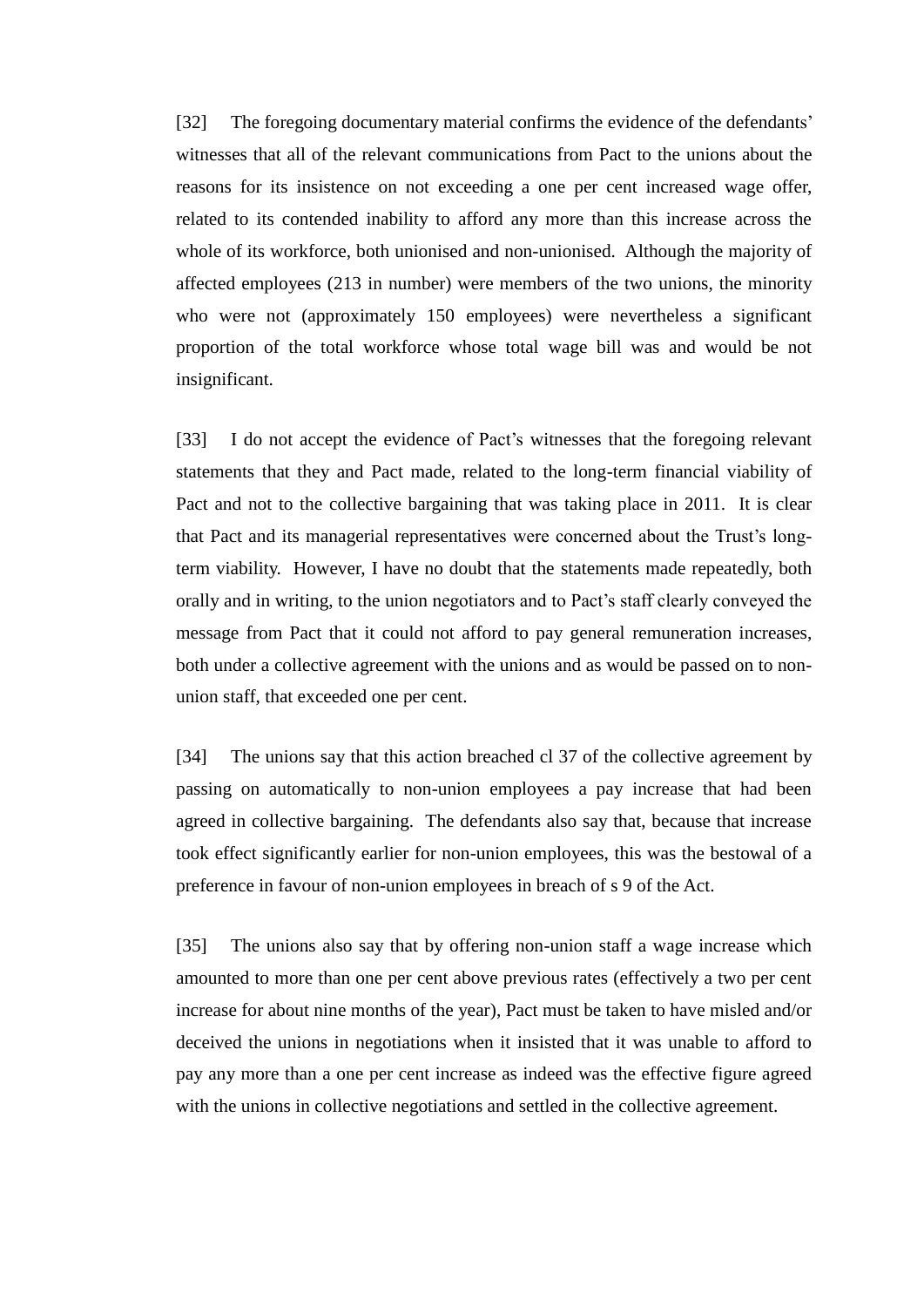# **Unlawful passing on?**

[36] Determination of this allegation of breach turns first on the interpretation to be given to cl 37 of the 2011-2012 collective agreement. Clause 37 provides:

## **37 NO FREELOADING CLAUSE**

- 37.1 The employer agrees that [it] will not automatically pass on the same terms and conditions of this Collective Employment Agreement to non union employees who were employed at the time of ratification.
- 37.2 The Parties accept that bargaining for individual employment agreements should be treated as a genuine process entirely separate from and independent of collective bargaining.
- 37.3 The complete form of this CEA shall not be used for any purpose other than a Collective Employment Agreement between the Service and Food Workers Union Nga Ringa Tota, the Public Service Association and the Pact.

[37] The first point to note is that the plaintiff, through counsel, disavowed any reliance on an argument that cl 37.1 did not apply to enhanced terms and conditions as compared to those in the collective agreement. Read literally, the phrase "the same terms and conditions" might arguably not encompass the enhancement provided by the backdating of new pay rates for non-union staff for a period of approximately four months. Mr Dorking focussed, rather, on the submission that the passing on was not "automatic".

[38] Counsel for the plaintiff accepted that interpretation of the word "automatically" in cl 37.1 is coloured by the words in cl 37.2 that Pact's bargaining with non-union employees for individual employment agreements was to be "a genuine process entirely separate from and independent of collective bargaining".

[39] The notion of passing on automatically, collectively agreed terms and conditions has been examined previously by this Court in broadly similar circumstances in *ABB* referred to earlier in this judgment.<sup>12</sup> In that case, the relevant clause prohibited the automatic passing on to employees who were not covered by a collective agreement without the payment of a bargaining fee by the employer to the

 $12$  *ABB*, above n 9.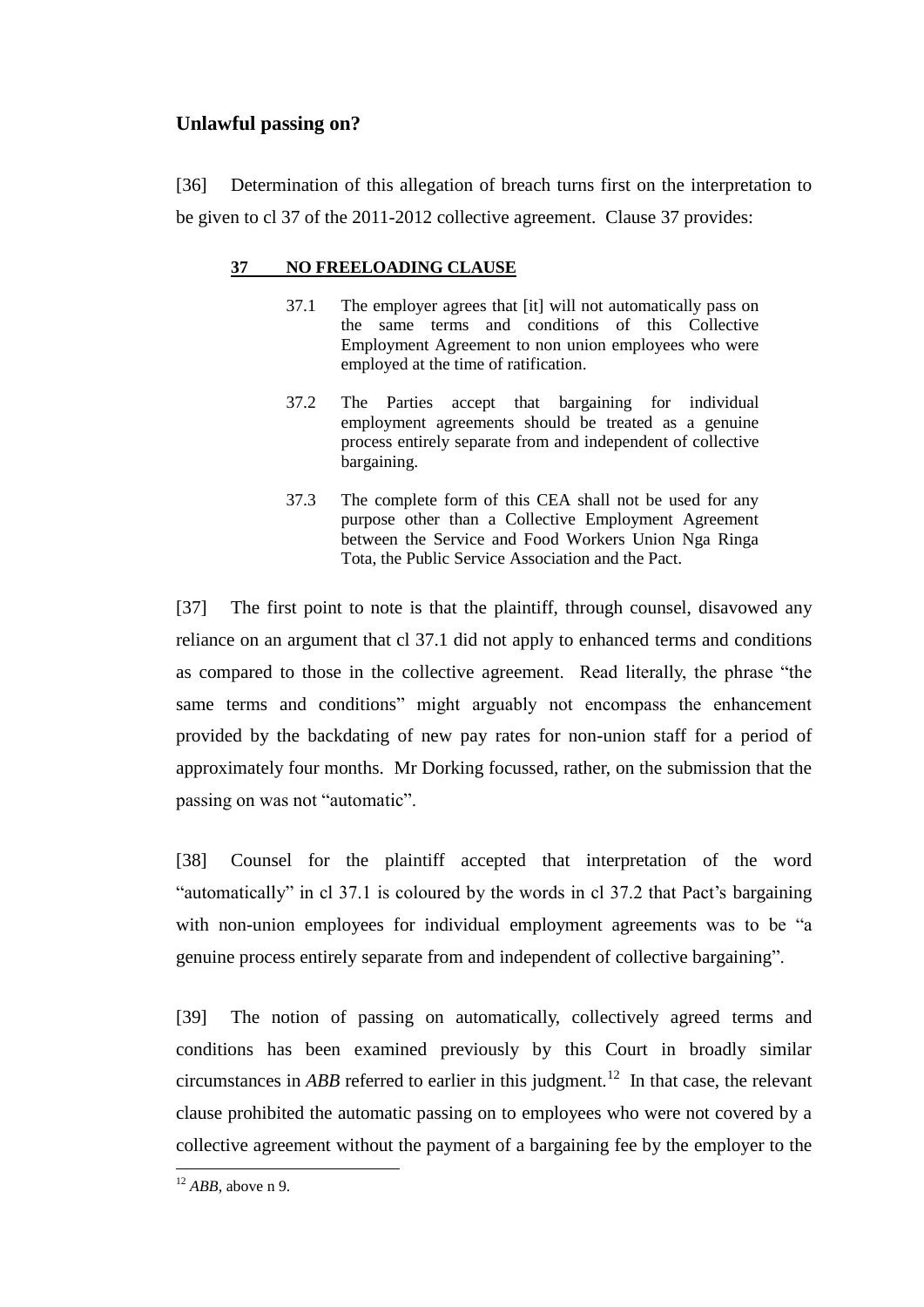union and, also automatically, the passing on to the members of any other union without the prior agreement of the first union. The Court noted that the provision was not a prohibition on passing on but, rather, a prohibition upon "automatic passing on" unless other specified conditions were fulfilled.<sup>13</sup>

[40] The Court concluded:

[27] It is noteworthy that the parties addressed not simply passing on (a practice known in industrial relations and now recognised in the law) but, rather, what they termed "automatic" passing on. I conclude that "automatic" in this sense means as a matter of course, without conscious or deliberate consideration or, more particularly, absent a request to pass on. Automatic passing on does not necessarily mean doing so in the absence of union consent because clause 1.5 addresses expressly the giving of consent by the union to passing on.

[28] The parties to clause 1.5 must have contemplated at least two scenarios. The first was the adoption of collectively negotiated and settled terms and conditions, for employees on individual agreements ("IEAs"). In this scenario I conclude that the parties meant "automatic" passing on to be the advice by the employer to those IEA employees that relevant collective terms and conditions would henceforth be those employees' individual terms and conditions. "Automatic" passing on in these circumstances may also have encompassed an invitation to those IEA employees to agree to these variations. However, such passing on would cease to be "automatic" where it was intended that those terms and conditions would be the subject of IEA variation bargaining.

[41] The second scenario outlined by the Court in *ABB*, and which was applicable on the facts of that case (but not in this), was that of passing on terms and conditions to another union.<sup>14</sup>

[42] Although the foregoing from *ABB* is of assistance in deciding the issue in this case, what is "automatic" passing on must nevertheless be interpreted in the context of cl 37, of the collective agreement as a whole, and in the light of background practices between these parties which I have outlined already.

[43] Interpreting and applying the test in cl 37.2, I have decided that the process of passing on by Pact to its non-union employees was a "genuine process". It reiterated a longstanding and previously uncontroversial process between the unions, Pact, and its non-union employees whereby terms and conditions settled in collective

 $\overline{a}$  $^{13}$  At [25].

 $14$  At [29].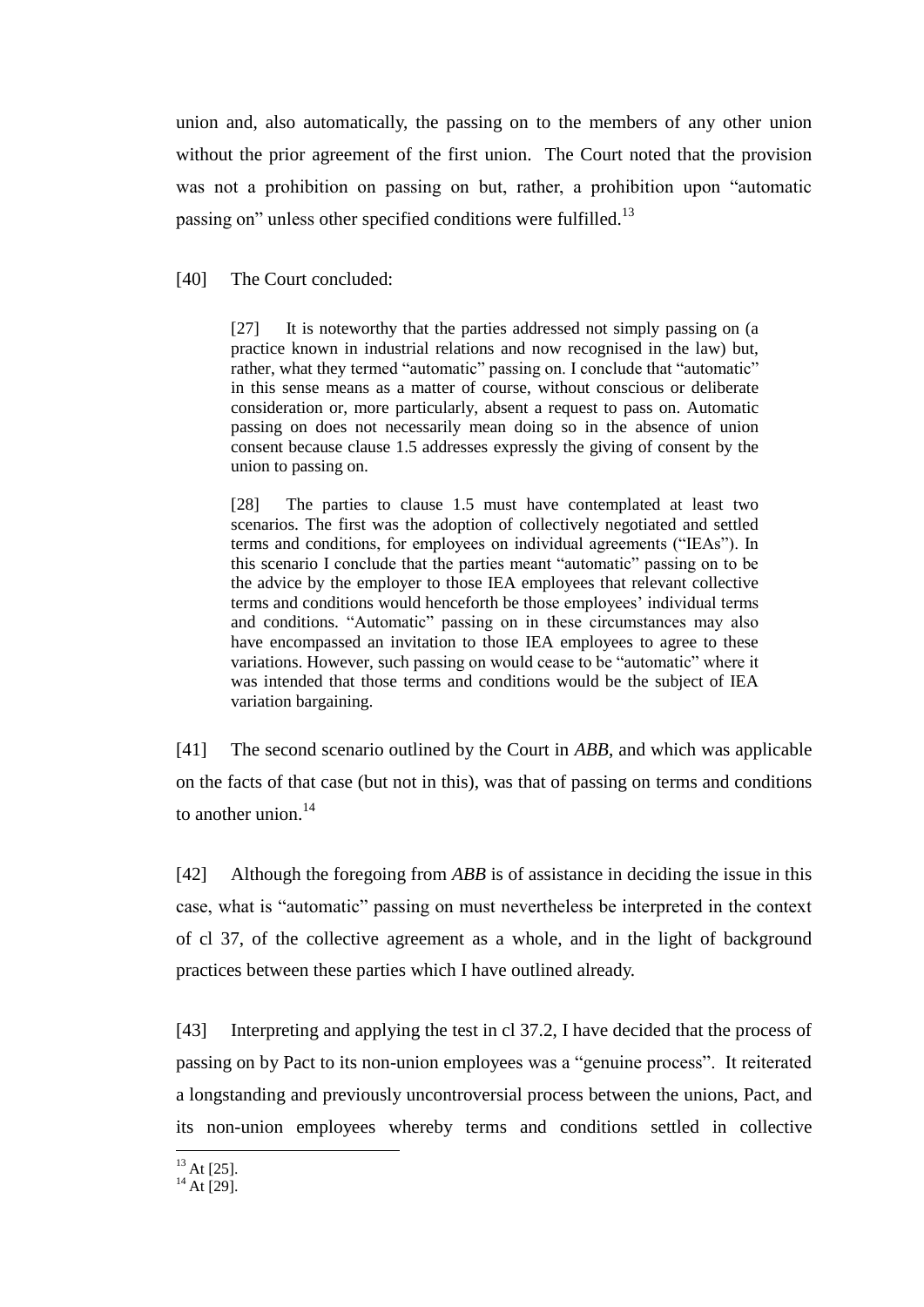bargaining and recorded in a collective agreement, would be passed on subsequently to non-union staff. Clause 37 had been in previous collective agreements between these parties. There had been no objection to such passings on in the past.

[44] In this case, the passing on was also "entirely separate from and independent of collective bargaining". Pact waited until its bargaining with the unions had been concluded and a collective agreement had been signed. Although it may no doubt have been frustrating for Pact (and the non-union employees) to have to wait longer than in the past for the conclusion of a sometimes acrimonious collective bargaining process, Pact did so. The fact that many, perhaps all, of the terms and conditions settled in collective bargaining were passed on does not mean that the process was not "entirely separate from and independent of" the collective bargaining. Content (the terms and conditions passed on) should not be confused with process. Clause 37 was more about process than content.

[45] Further, Pact invited its non-union employees to enter into new individual employment agreements with it including on the terms and conditions which it proposed to pass on. Pact expressed its readiness to negotiate further with individual employees whom it contacted individually by letter. Pact made it clear that if nonunion staff did not wish to take up its new form of individual employment agreement, those employees would remain on their previous individual employment agreements and the terms and conditions settled with the unions would not be passed on. An unspecified number of non-union employees did not take up the new offers although quite why they may have failed or declined to do so is not clear. It is not to the point that no individual employment agreement employee sought to negotiate the particular terms of Pact's proffered new form of individual employment agreement with the employer. The emphasis is on Pact's conduct and it made an apparently genuine offer in this regard. There is nothing to suggest that it would not have negotiated with individual employees and although it acknowledges it would have been very unlikely to have agreed to a greater percentage wage increase, that does not mean cl 37 was not complied with.

[46] Non-union employees had a legitimate expectation of a wage rise in the circumstances. It is difficult to know what more, realistically and practicably, Pact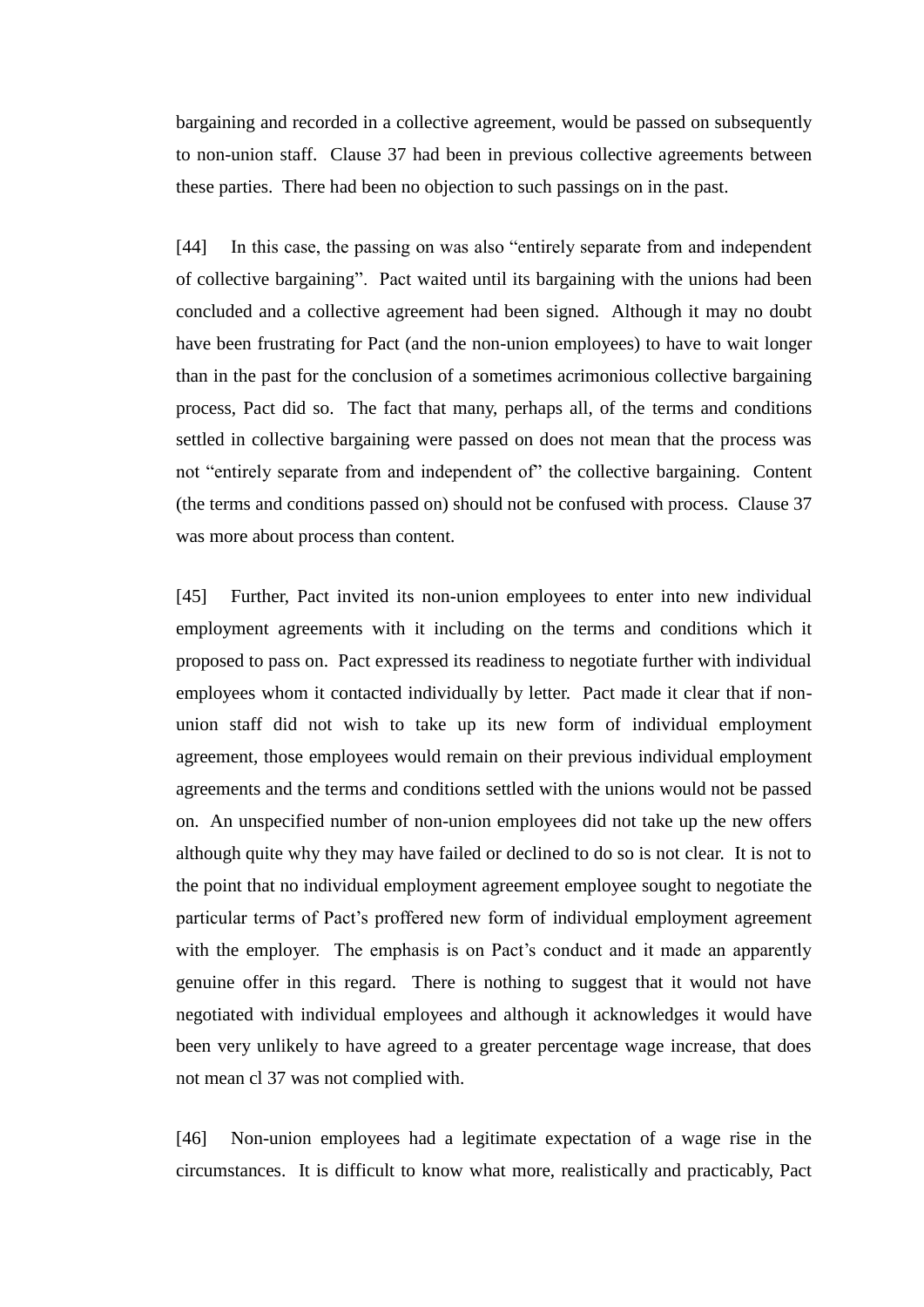could have done to ensure that the terms and conditions that it proposed be passed on to individual employment agreement employees, would be as a result of a genuine process entirely separate from, and independent of, the collective bargaining.

[47] For the foregoing reasons I am satisfied that passing on was not automatic and, therefore, there was no breach of cl 37 of the collective agreement. I respectfully disagree with the Authority's determination to the contrary. The defendants' claims of breach of cl 37 must be dismissed.

# **Breach of s 9?**

 $\overline{a}$ 

[48] The interpretation and application of s 9 of the Act is not without controversy in this case. That is because the correctness of an early judgment of a full Court in *National Union of Public Employees Inc v Asure New Zealand Ltd*, <sup>15</sup> incorporating considerations of motive into the requirements of proof of unlawful preference under s 9, has been doubted subsequently in a number of judgments in analogous cases. It is, therefore, necessary to determine whether Pact's motive in providing preferential treatment to non-union employees is a necessary constituent of a breach of s 9.

[49] The first port of call, as always in matters of statutory interpretation, is the provision at issue. Section 9 provides:

#### **9 Prohibition on preference**

- (1) A contract, agreement, or other arrangement between persons must not confer on a person, because the person is or is not a member of a union or a particular union,—
	- (a) any preference in obtaining or retaining employment; or
	- (b) any preference in relation to terms or conditions of employment (including conditions relating to redundancy) or fringe benefits or opportunities for training, promotion, or transfer.
- (2) Subsection (1) is not breached simply because an employee's employment agreement or terms and conditions of employment are different from those of another employee employed by the same employer.
- (3) To avoid doubt, this Act does not prevent a collective agreement containing a term or condition that is intended to recognise the benefits—
	- (a) of a collective agreement:

<sup>15</sup> *National Union of Public Employees Inc v Asure New Zealand Ltd* [2004] 2 ERNZ 487 (EmpC).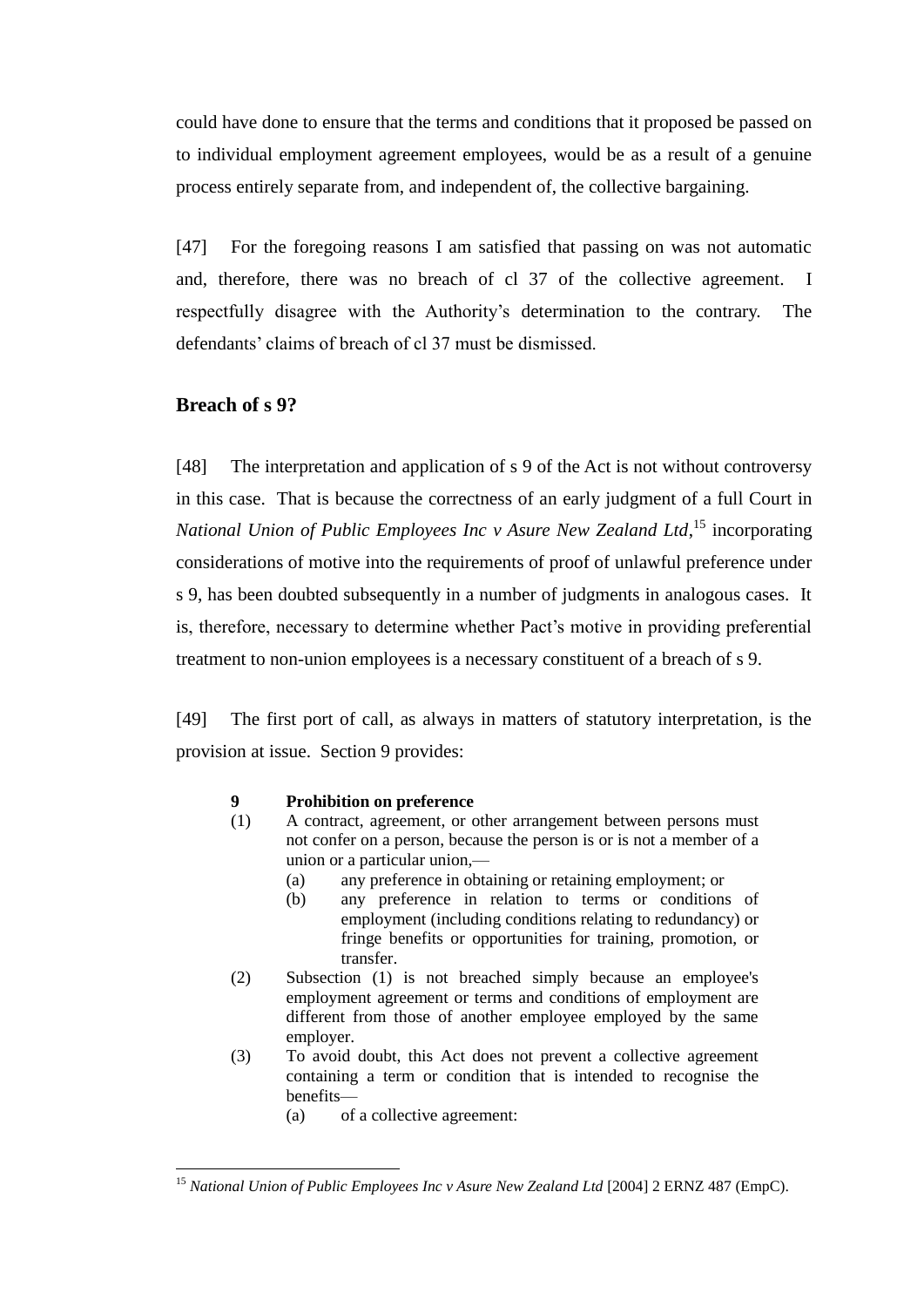(b) arising out of the relationship on which a collective agreement is based.

[50] Section 9 is to be interpreted as informed by s 7 which sets out the object of Part 3 (Freedom of association) of the Act. That object is to establish that:

- (a) employees have the freedom to choose whether or not to form a union or be members of a union for the purpose of advancing their collective employment interests; and
- (b) no person may, in relation to employment issues, confer any preference or apply any undue influence, directly or indirectly, on another person because the other person is or is not a member of a union.

[51] It is common ground that Pact's form of individual employment agreement entered into with non-union employees constituted "a contract, agreement, or other arrangement between persons …" under subs (1). Nor is there any real dispute that these individual employment agreements conferred on the non-union employees "any preference in relation to terms or conditions of employment …" pursuant to subs  $(1)(b)$ . The controversial question is whether the conferring of the benefit was "because the person [was] … not a member of a union".

[52] At [53] and following in *Asure* the full Court considered whether the word in s 9 "because" (formerly the materially identical "by reason of" under s 7 of the Employment Contracts Act 1991) indicated causation alone or whether it contemplated a more comprehensive test including the intention of the parties. The Court analysed the judgment of the High Court (under the Employment Contracts Act) in *Air New Zealand Ltd v Kippenberger* in which Randerson J considered that the then words of the equivalent provision "by reason of" required some causative link between the contract or arrangement and the preference.<sup>16</sup> The High Court found support for that proposition in the obiter views of a full Bench of the Employment Court in *New Zealand Educational Institute v State Services Commissioner.* 17

[53] The full Court in *Asure,* however, noted that this was contrary to the view expressed by the former Chief Judge of this Court in *Postal Workers Union Inc v* 

<sup>16</sup> *Air New Zealand Ltd v Kippenberger* [2000] 1 NZLR 418 (HC).

<sup>&</sup>lt;sup>17</sup>New Zealand Educational Institute v State Services Commissioner [1997] ERNZ 381 (EmpC) at 397.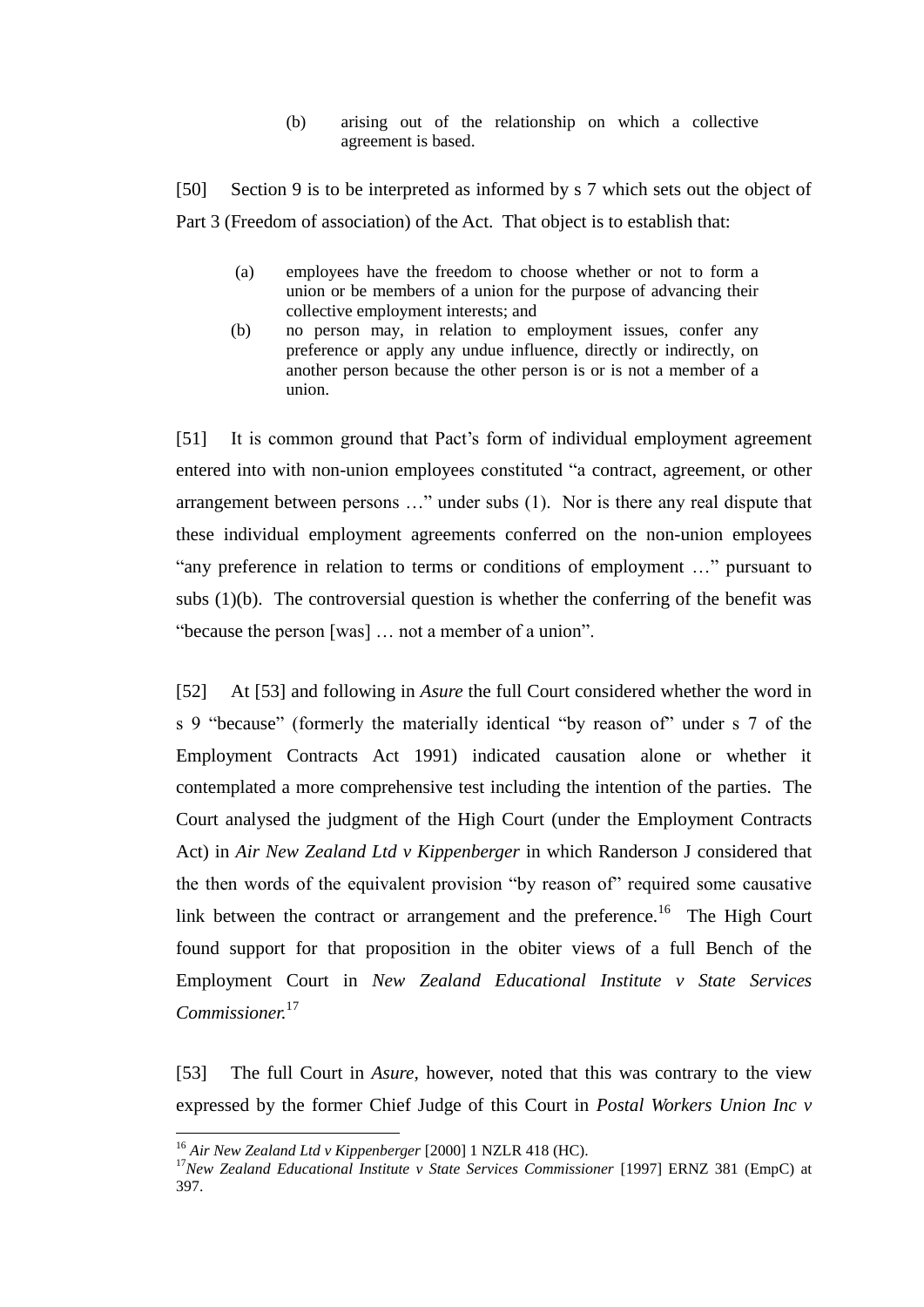*New Zealand Post Ltd* where, interpreting the key words "by reason of", it was said that the focus of s 7 of the 1991 Act was on motive.<sup>18</sup> This had, in turn, made it necessary in the *NZ Post* case to have considered such matters as the commercial reasons that the employer had for inclusion of the preference.

[54] At [54] the full Court in *Asure* concluded:

In the present case the Employment Relations Authority followed *NZ Post* and concluded that the law was that motive rather than just different terms resulting from union membership, was required for there to be a breach of the preference provisions. Counsel for Asure appeared at one point to concede that the relevant test was causation rather than motive and therefore could not sustain this part of the Authority's reasoning. We were initially disposed to agree with that concession, partly because of the change in wording from "by reason of" to the "because" which suggests on its face, causation. But on reflection, we consider that the concession ought not to have been made. We have already found that "because" is synonymous with "by reason of" and this involves not only issues of causation but consideration of the reasons or the motive for the preference. We cannot find in the full Court's decision in the *NZEI* case any obiter reference to a "by reason of" requiring a causative link but we have no doubt that there must be an element of causation. A preference cannot lawfully be conferred simply because a person is a member or non-member of a union. If it were conferred for some entirely different purpose, for example because that the employee has conferred a greater benefit on the employer by agreeing to work extra hours, it would not amount to an unlawful preference for the purposes of s 9. In the end it is a matter of fact whether there is a preference and if so, what was its purpose.

[55] The commentary to s 9 in *Brookers Employment Law* still affirms the importance of motive. The relevant passage states:<sup>19</sup>

Motive is important in determining whether a preference is unlawful. In *Meat and Related Trades Workers Union of Aotearoa Inc v Taylor Preston Ltd* (2007) 8 NZELC 99,022 (ERA), the Authority found that the employer had conferred a preference on non-union members in the form of a pay increase. However, the Authority concluded that it was not unlawful because the employer acted in response to bargaining concerns (it did not want the union members to get a pay rise, not settle a collective agreement, and be able to go on strike) rather than because of union membership concerns. The Authority also observed that the use of the word "confer" in s 9(1) implied that the relevant time for assessment was at the time the preference was initiated, and that what occurred later was irrelevant. … The Authority decision was challenged and overturned in the Employment Court: *New Zealand Meat Workers and Related Trades Union v Taylor Preston Ltd* [2009] ERNZ 54 (EmpC). The employer unsuccessfully sought leave to appeal the Employment Court decision: *Taylor Preston Ltd v New Zealand* 

<sup>&</sup>lt;sup>18</sup> Postal Workers Union Inc v New Zealand Post Ltd EMC Wellington WEC65/96, 3 October 1996.

<sup>&</sup>lt;sup>19</sup> *Employment Law* (online looseleafed, Brookers) at [ER9.03].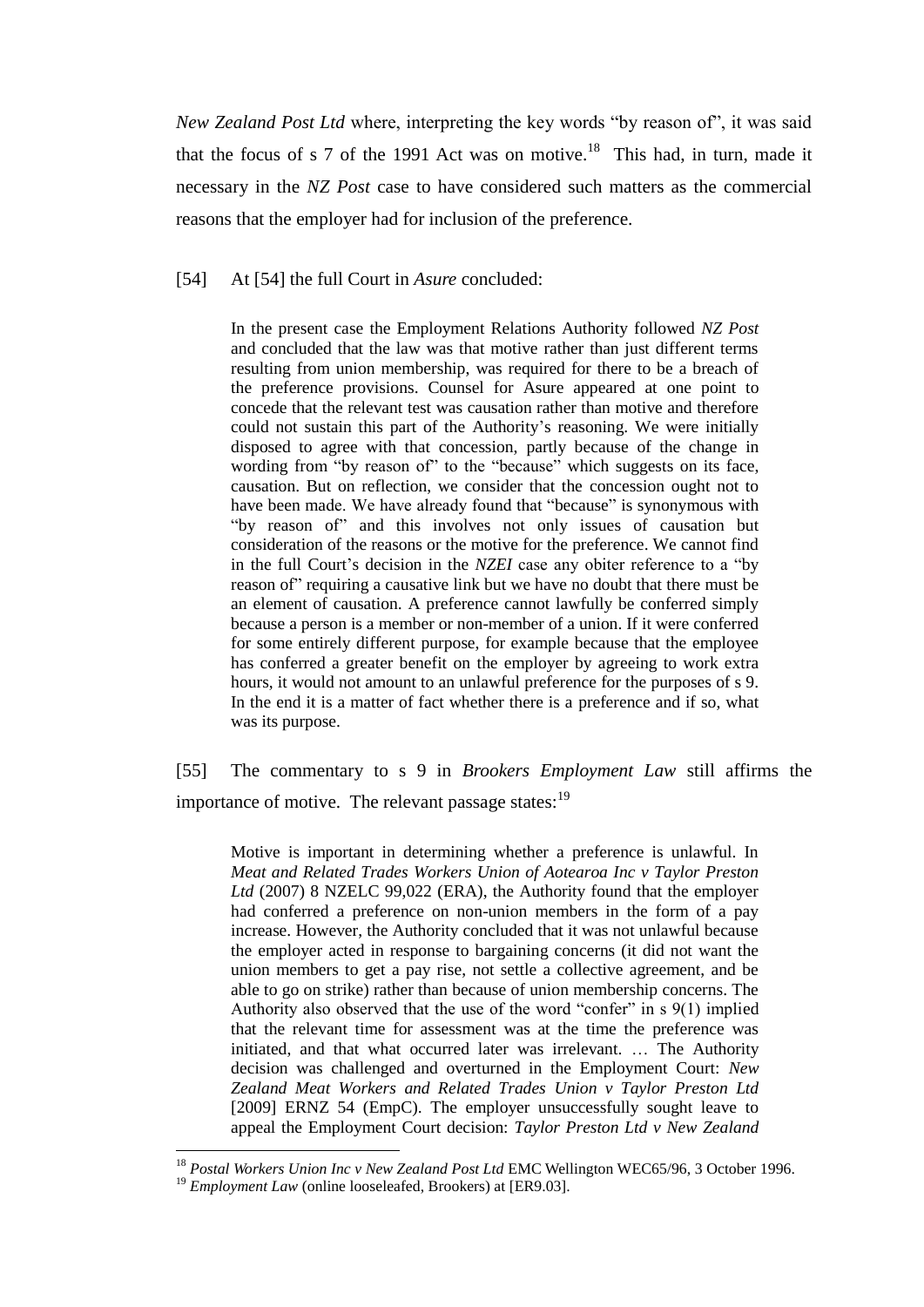*Meat Workers Union and Related Trades Union* [2009] NZCA 372, (2009) 6 NZELR 828.

[56] The aforementioned judgment of the Court of Appeal in *Taylor Preston Ltd v New Zealand Meat Workers Union and Related Trades Union* is decisive of the issue.<sup>20</sup> In response to a proposed question of law as to whether s 9 had been breached if the employer's subjective reason for conferring a preference did not involve favouring non-union employees or disadvantaging union members, the Court of Appeal noted:

[26] As to the second question this is also at odds with the factual findings in the Employment Court that the preference was given to nonunion members because they did not belong to the union. That is sufficient to meet the test in s 9. There is no warrant in the wording of that section to require a further inquiry into subjective motive once the statutory test is met.

[57] That is strengthened, albeit by analogy, in a line of cases decided by this Court, the Court of Appeal, and the Supreme Court, interpreting s 104 (Discrimination) of the Act. That section includes the phrase "by reason directly or indirectly of …".

[58] In *McAlister v Air New Zealand Ltd* Judge Shaw dealt at first instance with questions of causation and intention in relation to detriment to employees and prohibited grounds of discrimination.<sup>21</sup> In that case, the employer denied liability for discrimination by asserting that an apparently discriminatory act would only be unlawful if the detriment was caused, or different terms or conditions were offered, by reason directly or indirectly of that prohibited ground of discrimination. The employer said that it had discriminated against the employee not by reason of his age (ie unlawfully) but, lawfully, because international conventions and rules required the employer to have a policy which was discriminatory by reference to age. Judge Shaw defined the question as one of causation.<sup>22</sup> The Judge noted that in two earlier judgments of this Court, it had been said that there was a need objectively to establish the employer's intention to discriminate as part of finding a causal link

<sup>&</sup>lt;sup>20</sup> *Taylor Preston Ltd v New Zealand Meat Workers Union and Related Trades Union* [2009] NZCA 372, (2009) 6 NZELR 828.

<sup>21</sup> *McAlister v Air New Zealand Ltd* [2006] ERNZ 979 (EmpC) at [77]-[99].

 $22$  At [77].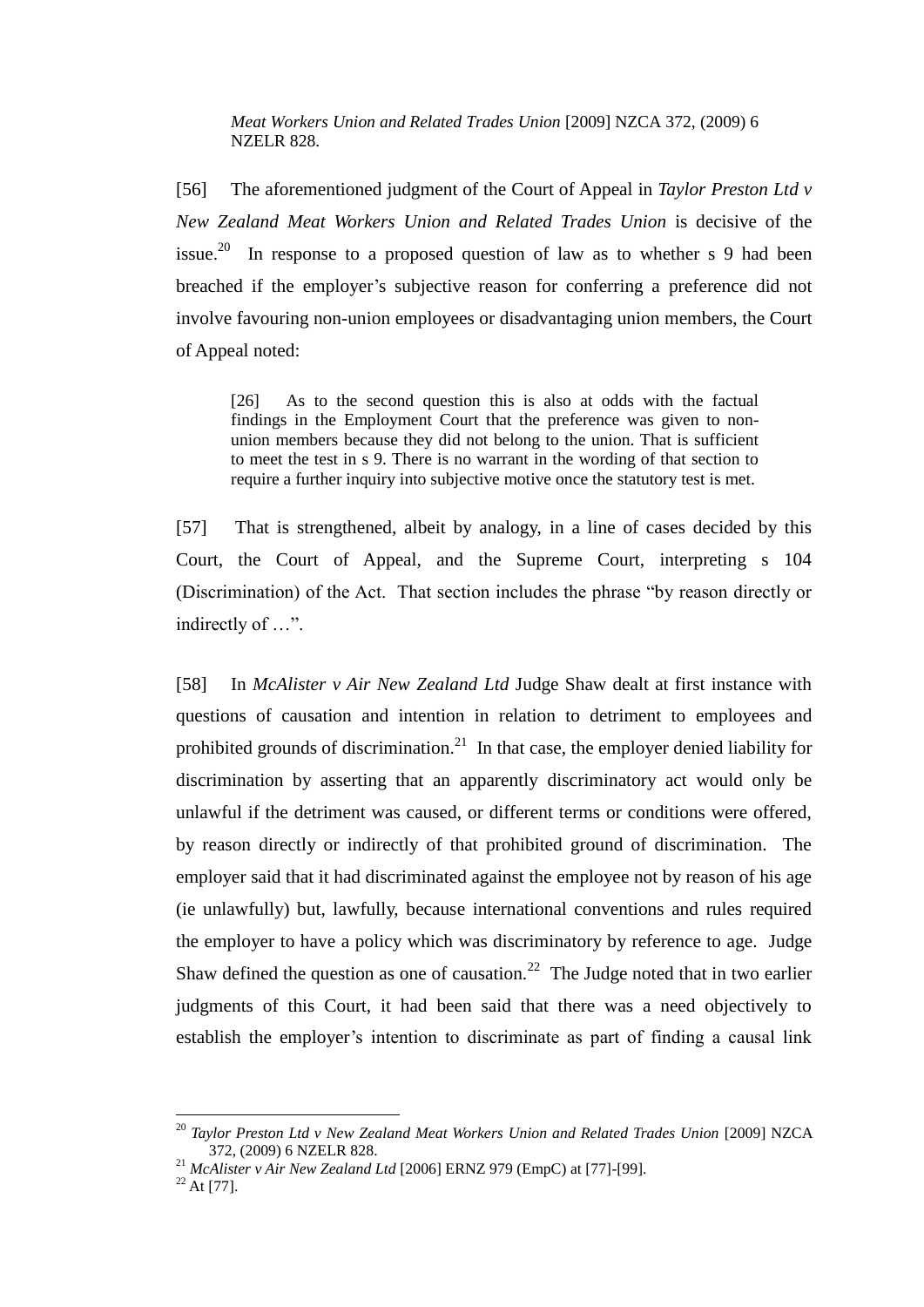between a dismissal or disadvantage, and an act of discrimination.<sup>23</sup> In *McAlister*, however, Judge Shaw concluded:

[84] However, where there is evidence that a ground of discrimination was at least one factor which influenced the employer's actions then the question of whether the employer intended to discriminate is not relevant. In *Human Rights Commission v Eric Sides Motors Co Ltd*, it was held that it is not necessary to establish that the discriminator had an intention to discriminate. The important question is whether the complainant had been treated less favourably or discriminated against. As Kirby J said in *Christie* the absence of a subjective intention to discriminate does not convert discriminatory conduct into neutral policy. He went on:

The [Australian] Act operates in the highly practical circumstances of an employment relationship. This warrants the adoption of a commonsense approach to the statutory requirements. The Act is fundamentally designed to achieve social change by the removal of artificial stereotypes. Unless otherwise excused, it requires, in effect, the assessment of an employee's capacities upon that employee's individual merits. Requiring this approach has a price. In part, that price is economic, involving various adjustments to accommodate the needs of particular employees. In part, the cost may involve a challenge to the political, moral or other biases of the employer. The Parliament must be taken to have accepted that, to conform to Australia's international obligations and to achieve the objectives which they set, such costs must be borne unless the employer is exempted or excused.

[86] In summary, therefore, the legal principles which apply to an inquiry into whether there has been an act of discrimination are:

- (1) There must be a causal link between the detriment to the employee and the prohibited ground of discrimination.
- (2) The intention of the employer is irrelevant to this consideration where there is prima facie evidence that a decision was at least, in part, based on a prohibited ground.
- (3) Where there may be more than one reason for an employer's action the test is whether the prohibited ground is a substantial operative factor.

[59] In the Court of Appeal, the judgment of the Employment Court in *McAlister*  was set aside as erroneous. $^{24}$  Although the result in the Court of Appeal was arrived at principally on other grounds, that Court nevertheless dealt with questions of causation.<sup>25</sup> Addressing a submission by counsel for the employee on appeal that in the inquiry into causation it was not necessary to establish an intention to discriminate, the Court of Appeal concluded:

 $\overline{a}$ 

…

<sup>&</sup>lt;sup>23</sup> At [81] citing *NZ Workers IUOW v Sarita Farm Partnership* [1991] 1 ERNZ 510 (EmpC); and *Trilford v Car Haulaways Ltd* [1996] 2 ERNZ 351 (EmpC).

<sup>24</sup> *Air New Zealand Ltd v McAlister* [2008] NZCA 264, [2008] 3 NZLR 794.

 $25$  At [100]-[105].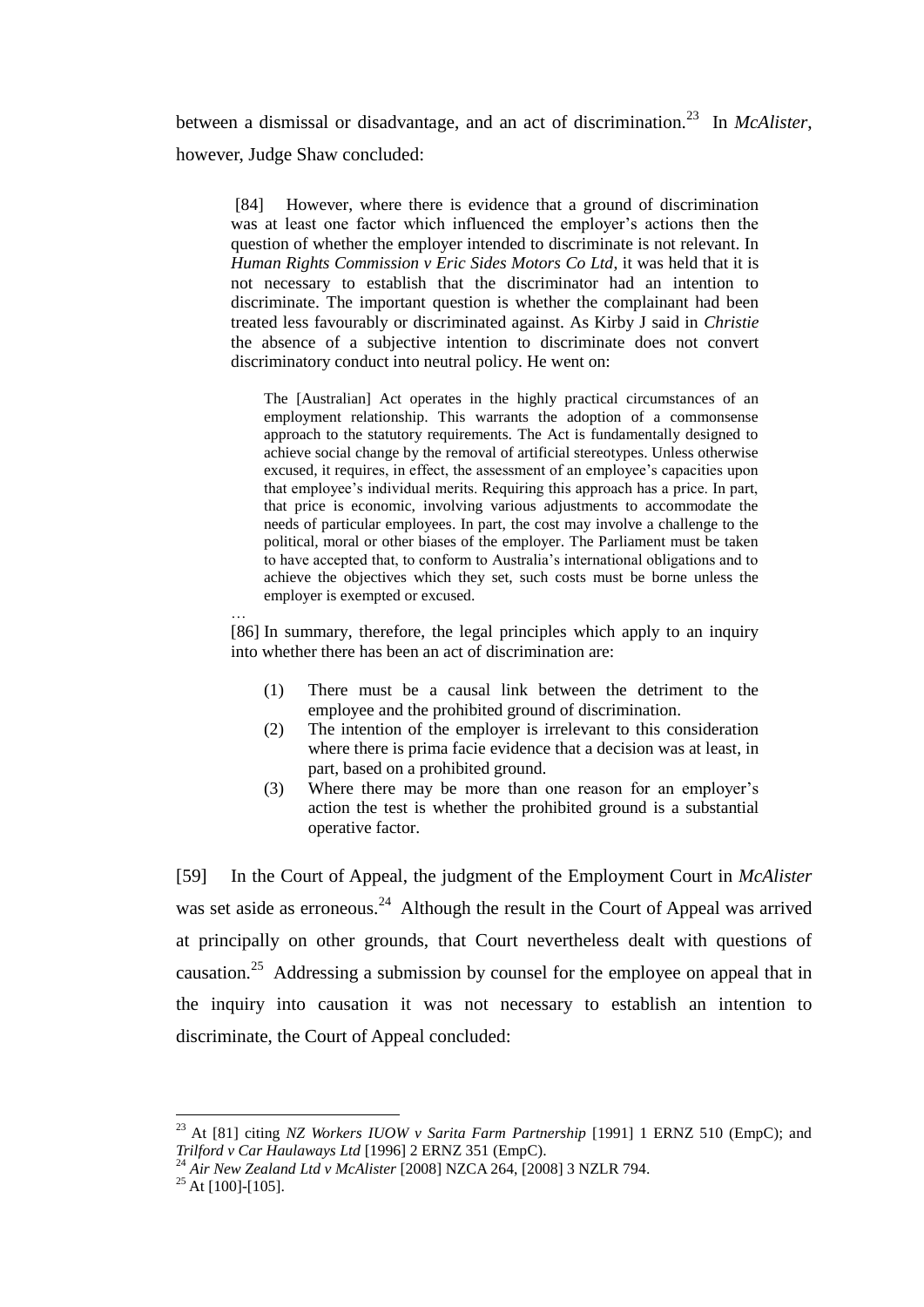[103] We consider that, in principle, [counsel for the employee] is correct in submitting that a straightforward factual inquiry is involved at this stage. As we see it, the structure of the statutory provisions requires such an approach. To take s  $104(1)(c)$  as an example, the ERA provides a justification or defence to a claim under that paragraph where age is a genuine occupational qualification (s 30), but that justification is subject to a "reasonable accommodation" limitation (s 35). A purposive approach to causation would, at least in some cases (perhaps all), incorporate the genuine occupational qualification justification into the causation analysis. The effect would be to minimise the role of s 30 and exclude consideration of the "reasonable accommodation" limitation.

… [105] It follows from this that we do not agree with the approach taken in *Trilford*.

[60] On further appeal in the Supreme Court, the judgment of the Employment Court was restored.<sup>26</sup> There appears to have been no question that "intention" was irrelevant in determining causation ("because").

[61] I consider that the *Asure* case was wrongly decided on the matter of intent. The word "because" in s 9(1) connotes consequence but does not require proof of intention to achieve that consequence.

[62] Even if, contrary to my conclusion, motivation is relevant, Pact's case is that it offered preferential terms and conditions of employment because it wished to maintain the traditional and established 1 July backdate for non-union staff. It claims that it did not wish to influence its unionised employees against union membership and against collective agreement coverage by paying them less than employees who had chosen not to be union members.

[63] I do not accept, however, that this was Pact's sole, or even a predominant or significant motivation in offering preferential remuneration terms to non-union employees. There was an immediate background of very difficult and even antagonistic employment relations which had characterised many months of collective bargaining and, on the issue of a general wage increase at least in which Pact had succeeded in achieving its apparently non-negotiable stance. It is not difficult to conclude that its motivation in offering preferred terms and conditions to

<sup>26</sup> *McAlister v Air New Zealand Ltd* [2009] NZSC 78, [2010] 1 NZLR 153.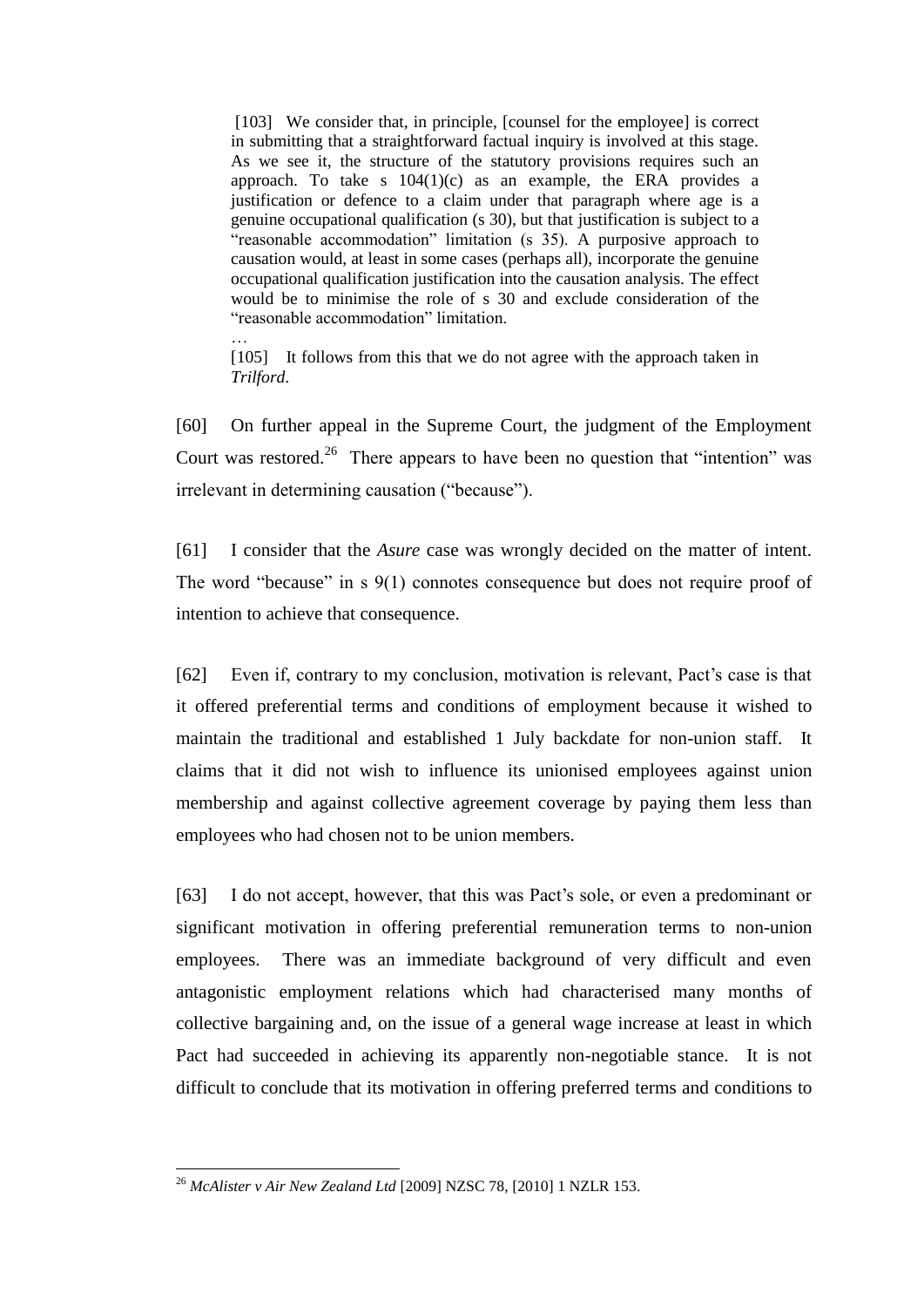non-union employees was more than to preserve and repeat existing arrangements and expectations.

[64] Statutory presumptions assist in deciding whether the preference of increased remuneration was conferred by Pact on its non-union employees because they were not members of a union. Since 2000 and the passing of the Act in that year, union membership and coverage by a collective agreement have been inextricably linked. So long as the work performed is covered by the collective agreement's coverage clause, a member of a union employed in a workplace where there is a collective agreement to which that union is a party, is covered by the collective agreement.<sup>27</sup> It follows, as a matter of law, that the fundamental terms and conditions of employment of that employee are set by the collective agreement. Similarly, to be covered by a collective agreement, an employee must be a member of the relevant union.

[65] So it follows that the preference conferred on the non-union employees by Pact was, in law, conferred because they were not members of a union.

[66] Regard must also be had to subs (2) of s 9. On its face, this says that the prohibition just discussed under subs (1) will not apply "simply because an employee's employment agreement or terms and conditions of employment are different from those of another employee employed by the same employer".

[67] Counsel for Pact did not argue for an absence of unlawful preference simply on the basis that the remuneration of non-union staff was different to that of the defendants' members. In any event, the plaintiff's case is of more than simple disparity as between employees. This is a case of passing on a higher rate of remuneration to employees who were not members of either union than was received by those employees in materially identical circumstances but who were members of one or other of the unions.

[68] Subsection (3) of s 9 is not at issue in this case.

 $27$  Employment Relations Act 2000, s 56(1).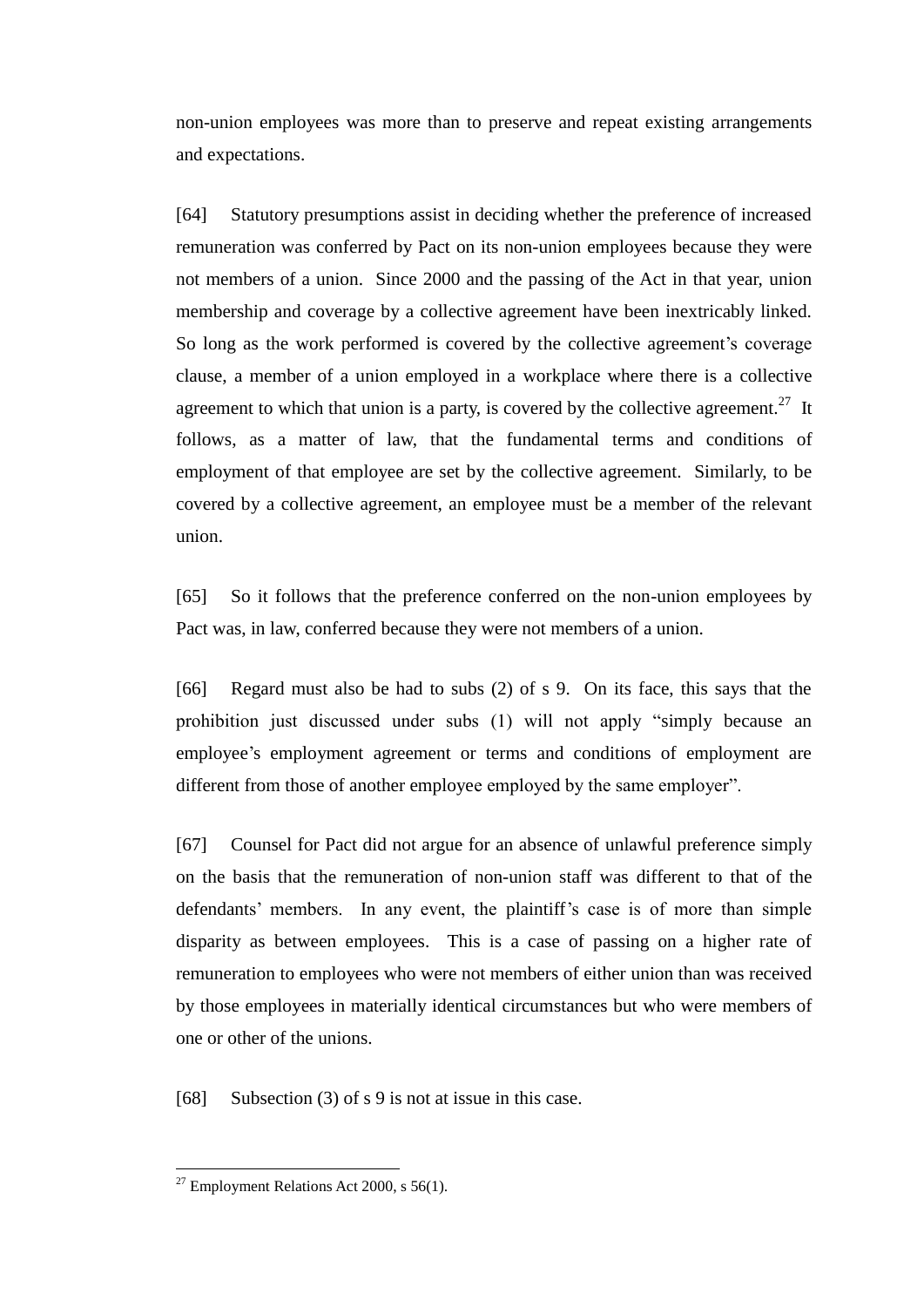[69] When the remuneration disparity between unionised and non-unionised employees was put to him in cross-examination, Paul Chamberlain, Director of Corporate Services for Pact, responded more than once that there was no disparity because all employees were paid a wage increase of two per cent. Given that Mr Chamberlain is a qualified chartered accountant and must be well aware of arithmetic nuances, I do not accept this justification for Pact's conduct. The disparity between the two groups of employees arose because of the very different dates upon which the same percentage increase applied, that is, by reference to the extent of the backdating.

[70] Similarly, Mr Chamberlain's response to the proposition put to him in crossexamination that some employees received preferential terms and conditions of employment because they were not union members, was also unsatisfactory. Mr Chamberlain claimed that any preference in arrangements made with employees who were not union members was attributable to the individual as opposed to the collective status of their employment agreements. Such a conclusion could only be drawn by ignoring conveniently, but unrealistically, the links between union membership and collective agreement coverage on the one hand and, on the other, absence of union membership and individual agreement status.

[71] These justifications for Pact's conduct do not survive realistic scrutiny and I do not accept them.

[72] In circumstances, as here, where both groups of employees (i.e. union members and non-union members) performed the same work and all other things were equal as between them, the reason that the non-union members were paid more by Pact was just that, because they were not members of one of the two unions. Being a member of one of those two unions precluded a Pact employee from the extended backdating provision and, thereby, from receiving increased remuneration.

[73] The defendants' claim of breach of s 9 succeeds. Pact bestowed an unlawful preference on its non-union employees. There is, nevertheless, a controversial question about what remedy may be available for this breach.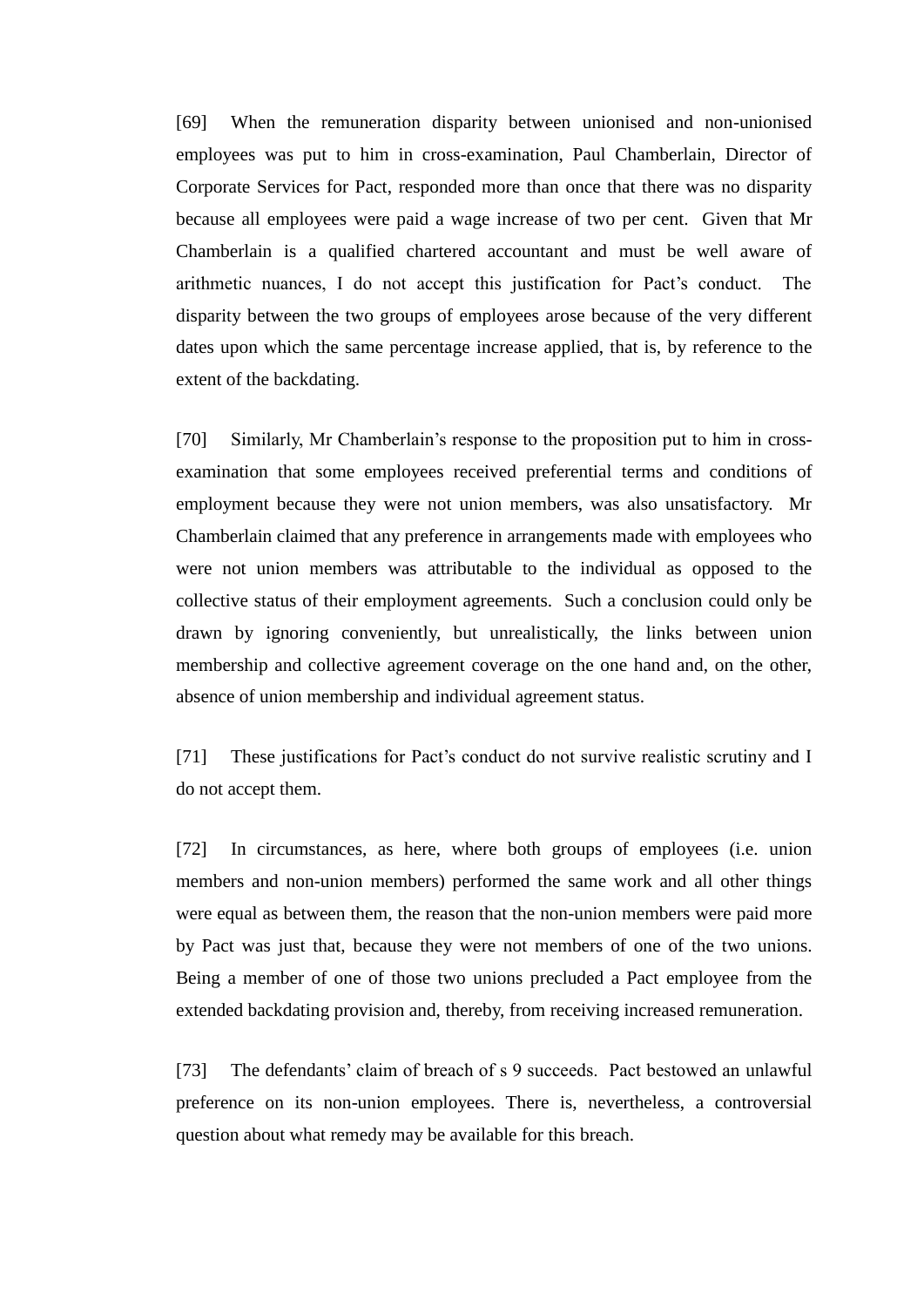#### **A remedy for breach of s 9?**

[74] The defendants say that the Court should direct Pact to pay to their members the difference between what equivalent non-union employees were paid in the period 1 July to 4 November 2011, together with interest on those sums. That differential was about \$249 (before tax) per employee and, with 213 union member employees, would amount to about \$53,000 without the addition of interest for late payment.

[75] The plaintiff submits, however, that Parliament has provided an exclusive remedial code for breaches of s 9 which is contained in s 10 of the Act. That provides materially that "… a contract, agreement or other arrangement has no force or effect to the extent that it is inconsistent with section … 9." The plaintiff says, correctly, that the defendants have deliberately not pursued a s 10 remedy in this case because to do so would have declared ineffectual and without force, the backdated wages provisions of non-union members for the period from 1 July to 4 November 2011, about \$249 (gross) per such employee. The defendants have no wish to deprive employees, who are not members of the unions, of remuneration that was paid to them (now long ago) but which the defendants say would be the consequence of seeking an order under s 10 if it is interpreted and applied literally.

[76] The Act does not provide explicitly for the remedy the defendants do claim, that is an order requiring Pact to top up their members' wages by the preferential amounts paid to non-union employees, and to pay interest on these sums.

[77] Can the same result be achieved by a compliance order? The remedy of a compliance order is the primary remedy in the Act for a range of claims including, in particular, claims about bargaining and the operation in practice of the legislation's good faith obligations. It is not a remedy that is confined to an ongoing and/or potentially future course of conduct although compliance orders can, of course, address such cases remedially. Section 137 is worded broadly allowing the Authority or the Court to craft an appropriate and just solution for an established wrong which might not otherwise be provided specifically in the Act. That is the position with this case in which I am satisfied that s 10 does not cater justly to rectify the breach of s 9 that the defendants have established.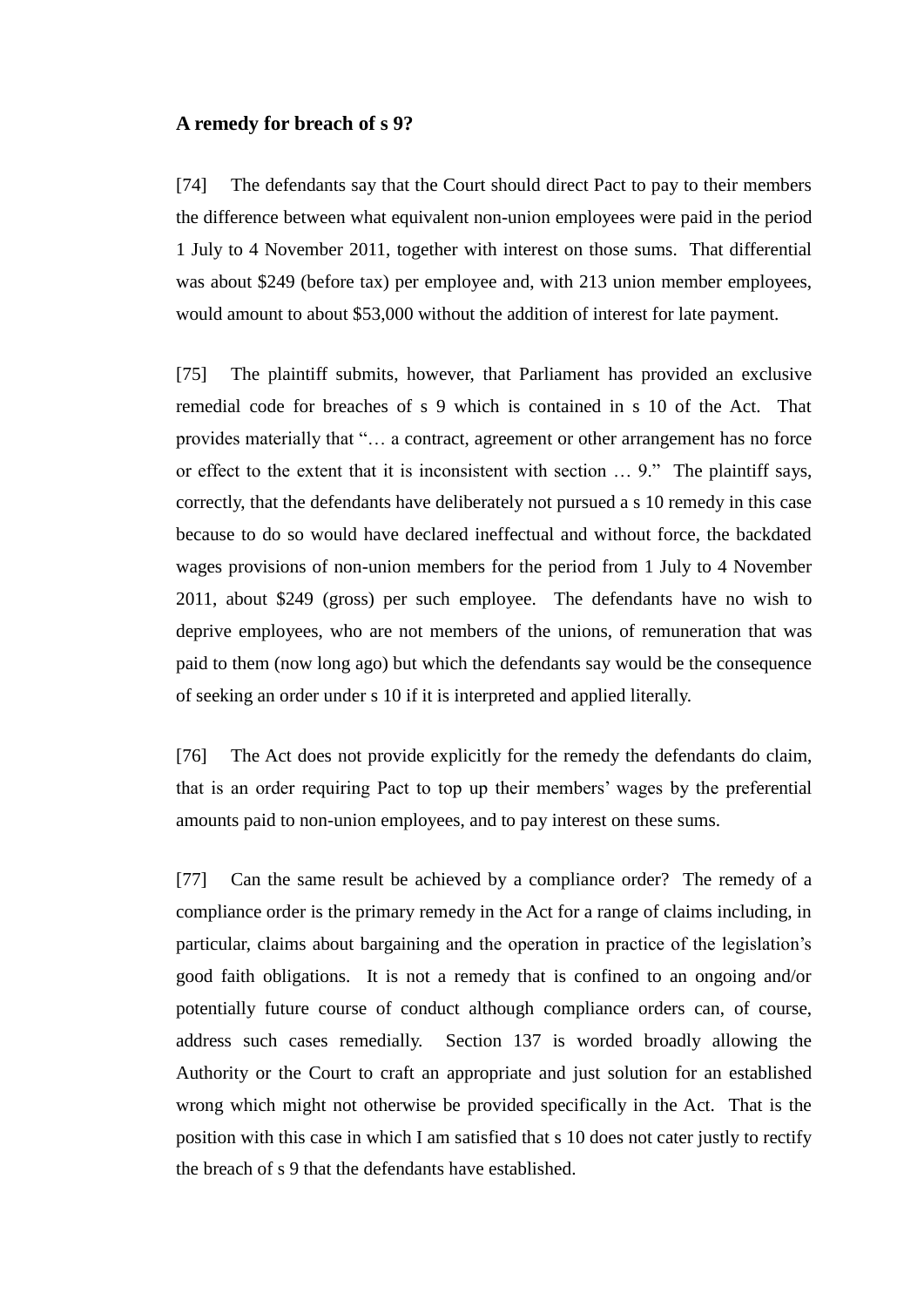[78] Although s 137 empowers the Authority to make compliance orders, on a challenge such as this, the Court has the same powers as the Authority derivatively.<sup>28</sup>

[79] The material parts of s 137 which provide a remedy to the defendants are as follows:

#### **137 Power of Authority to order compliance**

- (1) This section applies where any person has not observed or complied with—
	- (a) any provision of—

…

…

 $\overline{a}$ 

- (ii) Parts  $\dots$ 1, 3 to 6  $\dots$  [of this Act]
- (2) Where this section applies, the Authority may, in addition to any other power it may exercise, by order require, in or in conjunction with any matter before the Authority under this Act to which that person is a party or in respect of which that person is a witness, that person to do any specified thing or to cease any specified activity, for the purpose of preventing further non-observance of or noncompliance with that provision …
- (3) The Authority must specify a time within which the order is to be obeyed.
- (4) The following persons may take action against another person by applying to the Authority for an order of the kind described in subsection (2):
	- (a) any person (being [a] … union … who alleges that that person has been affected by non-observance or noncompliance of the kind described in subsection (1):

### **Arguments for Pact against compliance order**

[80] Pact submits that because the defendants did not seek compliance orders in the Authority, for the Authority to have granted an order it would have had to have done so of its own motion. Whilst that may be so however, the position is that the defendants have now applied for an order in the course of the hearing of the plaintiff's challenge de novo. The defendants are not disqualified from so applying now.

[81] Next, Mr Dorking submits that there is no direct precedent for enforcing a finding of breach of s 9 of the Act by a compliance order. That too may be correct

<sup>&</sup>lt;sup>28</sup> Norske Skog Tasman Ltd v Manufacturing & Construction Workers Union Inc [2009] ERNZ 342 (EmpC) at [37].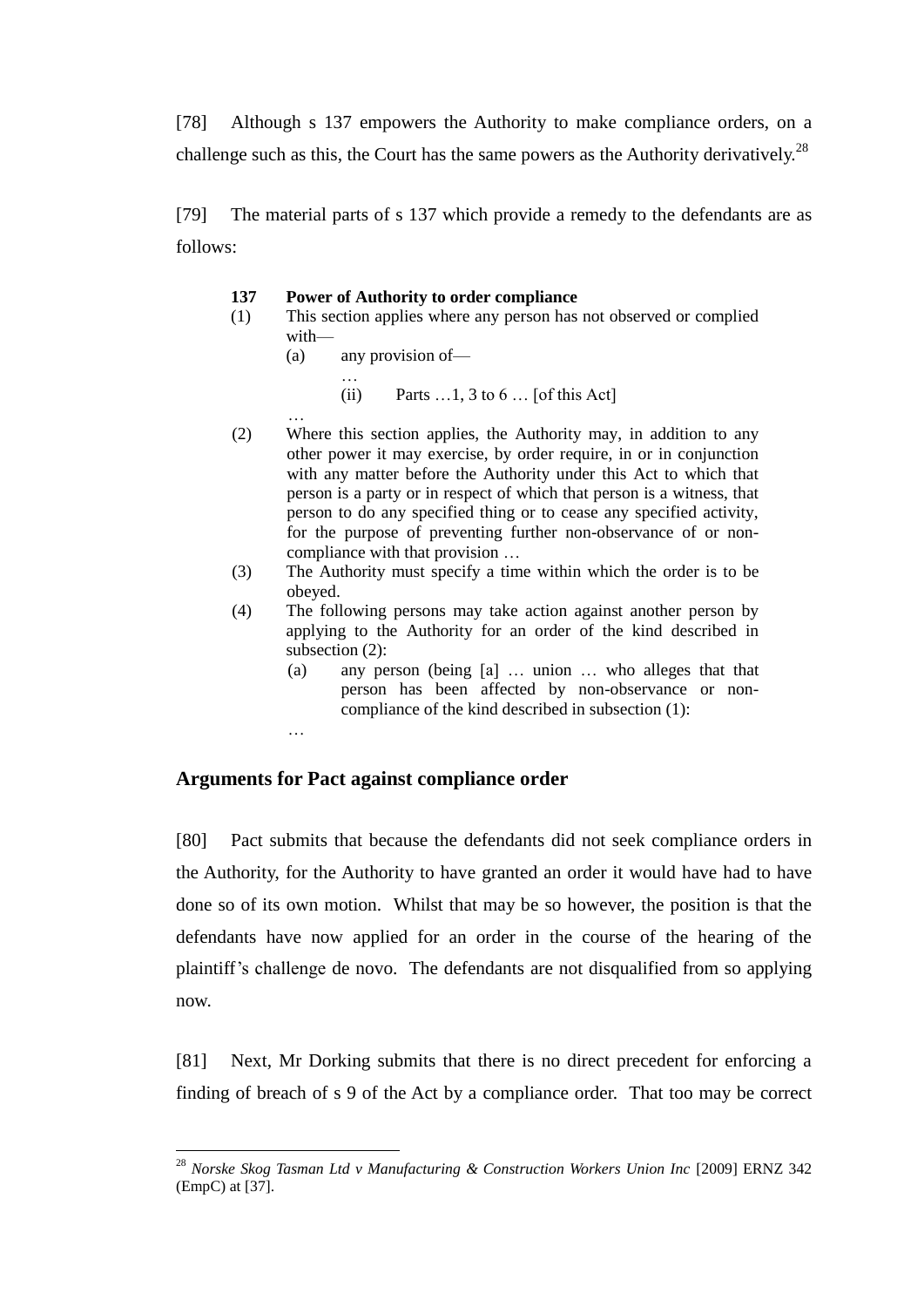but it is not a convincing argument for not doing so. There must be a first time for everything, even if belatedly.

[82] Further, Mr Dorking for Pact submits that the Court has jurisdiction to order a compliance order under s 137(2) (rather than s 139(2)) if, and only if, the Court is satisfied that the Authority should have ordered compliance in the proceedings brought by way of a challenge. Authority for this proposition is said to be the judgment of the Court in *Norske Skog Tasman Ltd v Manufacturing & Construction Workers Union Inc.*<sup>29</sup>

[83] The *Norske Skog* case addressed an argument that this Court's power to make compliance orders is limited to situations covered by ss 139-140 of the Act and does not extend, on a challenge, to the powers conferred expressly on the Authority under ss 137-138. Although the Court concluded that it had derivative power on a challenge to make compliance orders pursuant to the same sections as empower the Authority, Mr Dorking relies on the following statement of the Court:<sup>30</sup>

… there must be an implied power for the Court to make such orders as it is satisfied the Authority ought to have made in proceedings brought by way of challenge. This has been described as a derivative jurisdiction or power.

[84] In these circumstances, counsel argues that there is no basis for considering that the Authority should have ordered compliance so that the Court does not have derivative jurisdiction under s 137 to do so.

[85] Those submissions are, however, misconceived. On a challenge by hearing de novo to a determination of the Authority, the Court has available to it the powers that were available to the Authority. If the remedy of compliance was, in law, available to the Authority to remediate a breach of s 9, then irrespective of whether the Authority exercised that power, it is available potentially to the Court to do so.

[86] The real question is, however, whether a compliance order was intended by Parliament to be a remedy or one of the remedies available for breach of s 9. Put

 $\overline{a}$  $29$  At [35]-[42].

 $30$  At [37].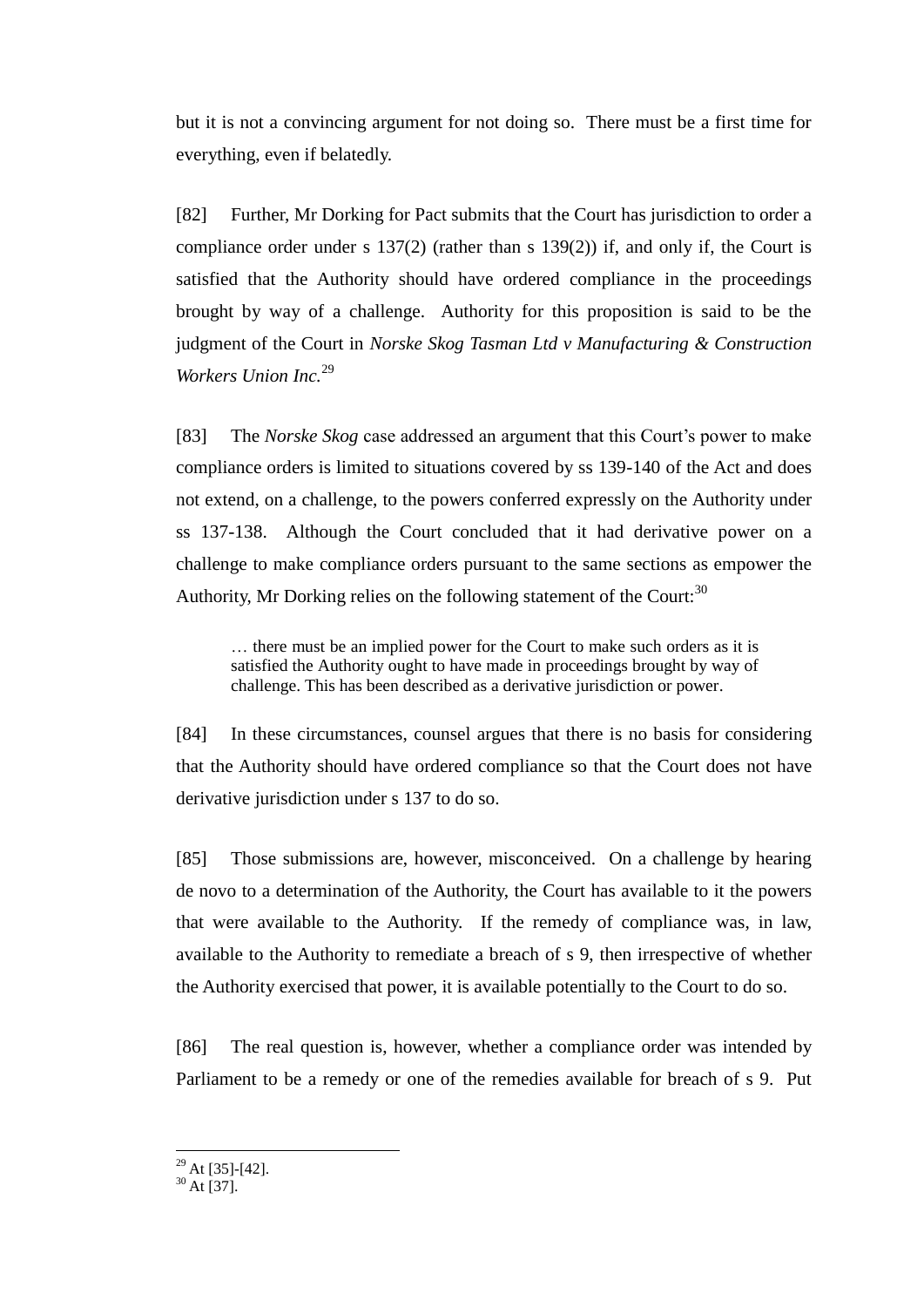another way, as Mr Dorking argues, did Parliament intend that s 10 of the Act was to be the only remedy for, or to contain the only consequence of, breach of s 9?

[87] In support of its argument that a compliance order is not available, Pact points first to the objects of the Act, which includes building productive relationships through the promotion of good faith in all aspects of the employment environment by, among other things, reducing the need for judicial intervention. Mr Dorking submits that a compliance order is a discretionary remedy, as well as a coercive tool in the nature of a mandatory injunction and, accordingly, the discretion should be exercised with care and restraint. Counsel cites the judgment of this Court in Corrections Association of New Zealand v Department of Corrections.<sup>31</sup> Counsel also adopted the reasoning of the Court in an earlier judgment, *Counties Manukau Health Ltd t/a South Auckland Health v Pack* that before issuing compliance orders, the Court should allow parties to settle their disputes with the benefit of a legal decision on the merits from the Court.<sup>32</sup> Mr Dorking submits that, as the Court observed in *Pack*, most parties do accept the Court's decisions and modify their employment relationship strategies accordingly without the need to be coerced to do so by a compliance order.

[88] That is so, but in this case that has already been attempted after the Authority's finding of a breach of s 9 and has not been able to be achieved. Although I do not suggest that Pact would not comply with its legal obligations, if the only effective way of righting the wrong is by stating those in a compliance order, then this should be made.

[89] Next, Mr Dorking argued that, as in the case of injunctions preventing breaches of contract, a compliance order will be appropriate where a breach is shown to be "reasonably imminent".<sup>33</sup> Mr Dorking submits that irrespective of whether the breach is one of contract or statute, an injunction should only issue to protect the rights of an innocent party which are at risk of imminent breach. Counsel submits

<sup>&</sup>lt;sup>31</sup> Corrections Association of New Zealand v Department of Corrections [2005] ERNZ 135 (EmpC) at [5].

<sup>&</sup>lt;sup>32</sup> Counties Manukau Health Ltd t/a South Auckland Health v Pack [2000] 1 ERNZ 518 (EmpC) at [31].

<sup>33</sup> See *Kumar v Elizabeth Memorial Home Ltd* [1998] 2 ERNZ 61 (EmpC) at 67.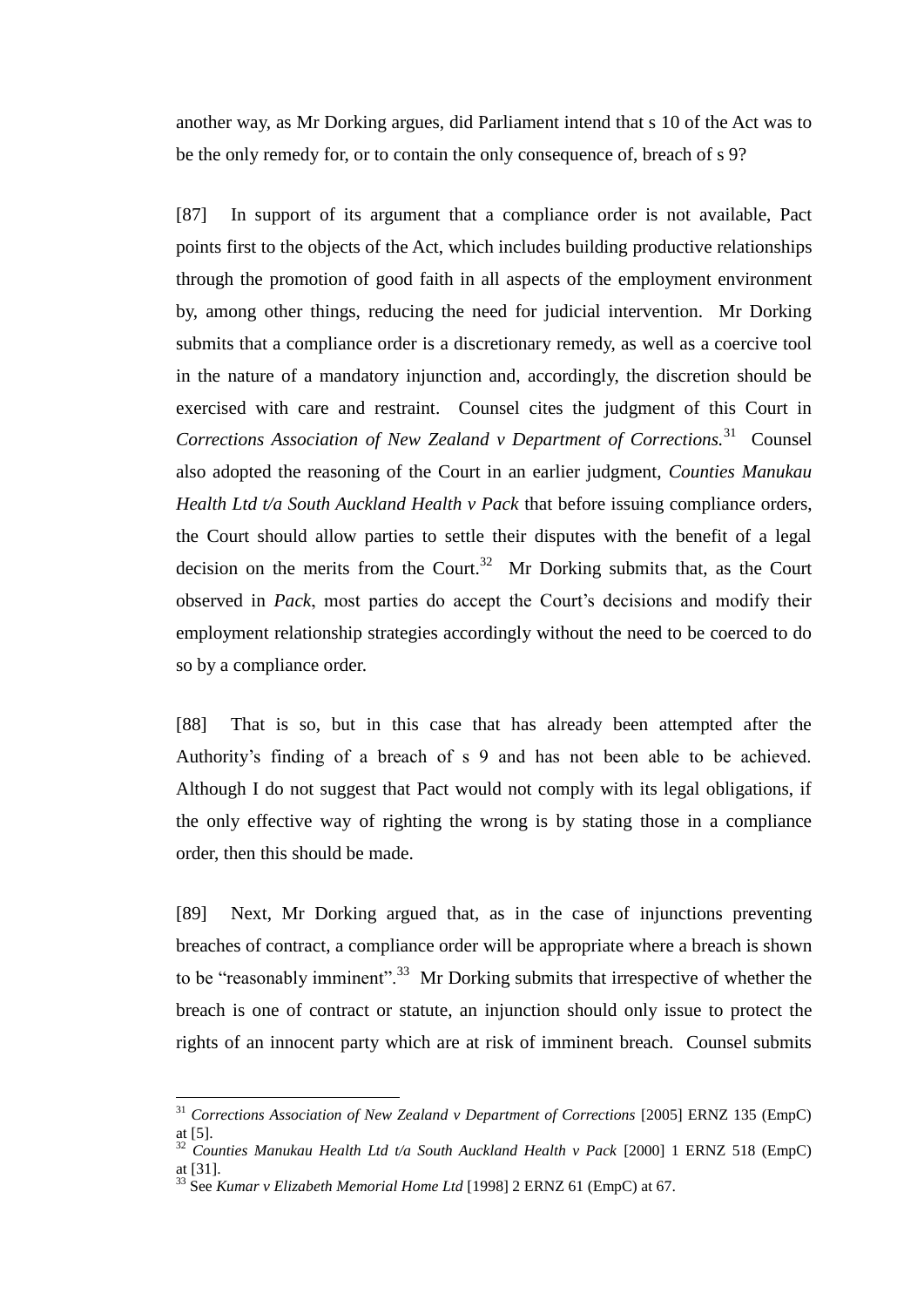that even if the Court finds that Pact breached s 9 of the Act, there is no evidence of the likelihood of any future breach by it.

[90] That, however, ignores the ongoing nature of the breach which the Court has already identified, that is the continuing inequality of payment of employees in an unlawfully discriminatory manner. If the Court can issue a compliance order for breach of s 9, I conclude this is an appropriate case in which to do so.

[91] Next, Mr Dorking submits that the proposed wording of a compliance order suggested by the defendants is insufficiently clear and unambiguous to allow such an order to be made. That is said to be required because of the grave consequences of failure to comply with an order and the entitlement of persons subject to it to know what it is that they are required to do.

[92] I disagree. The proposed wording is, with some minor exceptions, sufficiently clear in my view to enable Pact to know what it is to do and by when. Variations can cure any minor uncertainties.

[93] Nor do I accept Mr Dorking's further submission that "… an action which is in breach of section 9 can be distinguished from one which is not, only by examining the employer's reasons for acting as it did." I have already concluded that motive is not a relevant consideration in determining whether there was a breach of s 9. It is sufficient, as the defendants have established, that their members were disadvantaged by reason of their membership of the defendant unions.

[94] Next, I reject also the plaintiff's submission that to remedy a breach of s 9 by making a compliance order "would attract more severe penalties than those directly provided by the Act." Assuming the latter refers to s 10, it can hardly be said that a compliance order requiring a person to do what that person ought to have done in the first place, attracts liability for more severe penalties than an order under s 10. Indeed, an order under s 10 does not attract penalties in any event. I think the submission confuses the nature of a compliance order with the consequence of disobedience of one. In the latter case, penalties can attach but depend upon a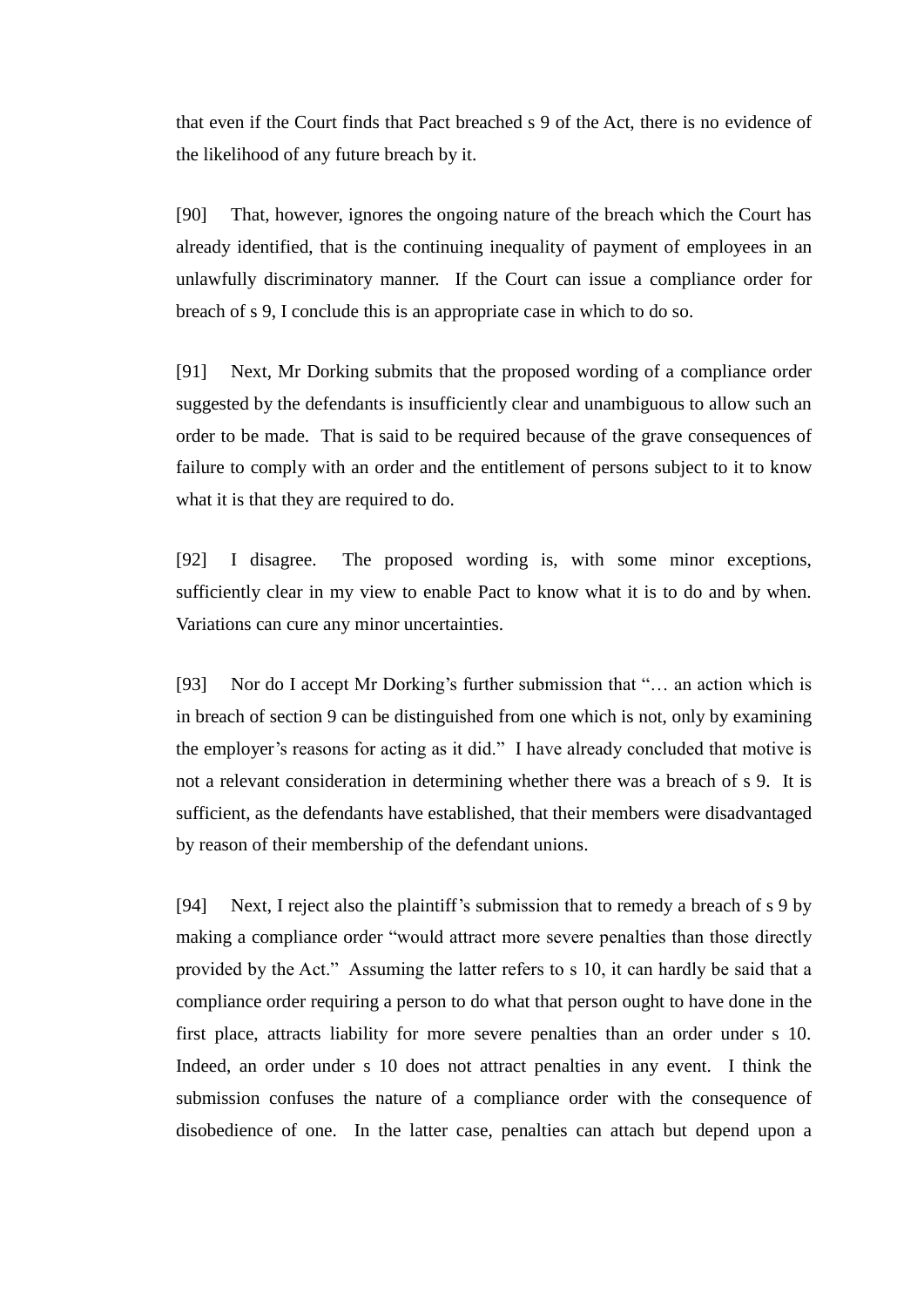further breach by the party of legal requirements and, in this case, requirements directed specifically by the Court in clear terms.

[95] Nor do I accept the further submission by Mr Dorking that to make a compliance order in this case would "offend against the principle that it (the Court) should not interfere with the plaintiff's right to the management of its business and the control of its staff." In this regard, counsel relies on the judgment in *National*  Union of Public Employees Inc v Asure New Zealand Ltd.<sup>34</sup> It is, with respect, difficult to give this argument much credence. The plaintiff is expected to comply with employment law. What it terms its rights to manage and to control its staff must accord with those legal obligations and yield to them if they are in conflict. The situation is essentially no different from any other case in which an employer has acted unlawfully in respect of its employees.

[96] Next, the plaintiff submits, more soundly in my view, that a compliance order should not be a back door method for achieving the defendants' claims to back pay for their members but without specific statutory support or authority for such an order. Mr Dorking submits that simply renaming the remedy does not provide a lawful basis for it to be granted.

[97] However, and as Mr Dorking points out, ss 137 and 139 of the Act provide that compliance orders are available where there has been non-observance or noncompliance with agreements, orders, statutes etc, and that the purpose of a compliance order is to prevent further non-observance or non-compliance by the party subject to the order. Counsel submits that this makes it clear that the jurisdiction to grant a compliance order relates only to circumstances of future breach and not to provide a remedy for past breaches.

[98] I do not agree. First, and jurisdictionally, a compliance order can only be made where there has been a breach. It is not a purely anticipatory order. Some breaches, as in this case, are both past in the sense that they have already occurred, but are also continuing in the sense that the wrong that has been perpetuated by the breach continues to affect another or others adversely. Whether or not there may be

<sup>34</sup> *Asure*, above n 15, at [59]-[60].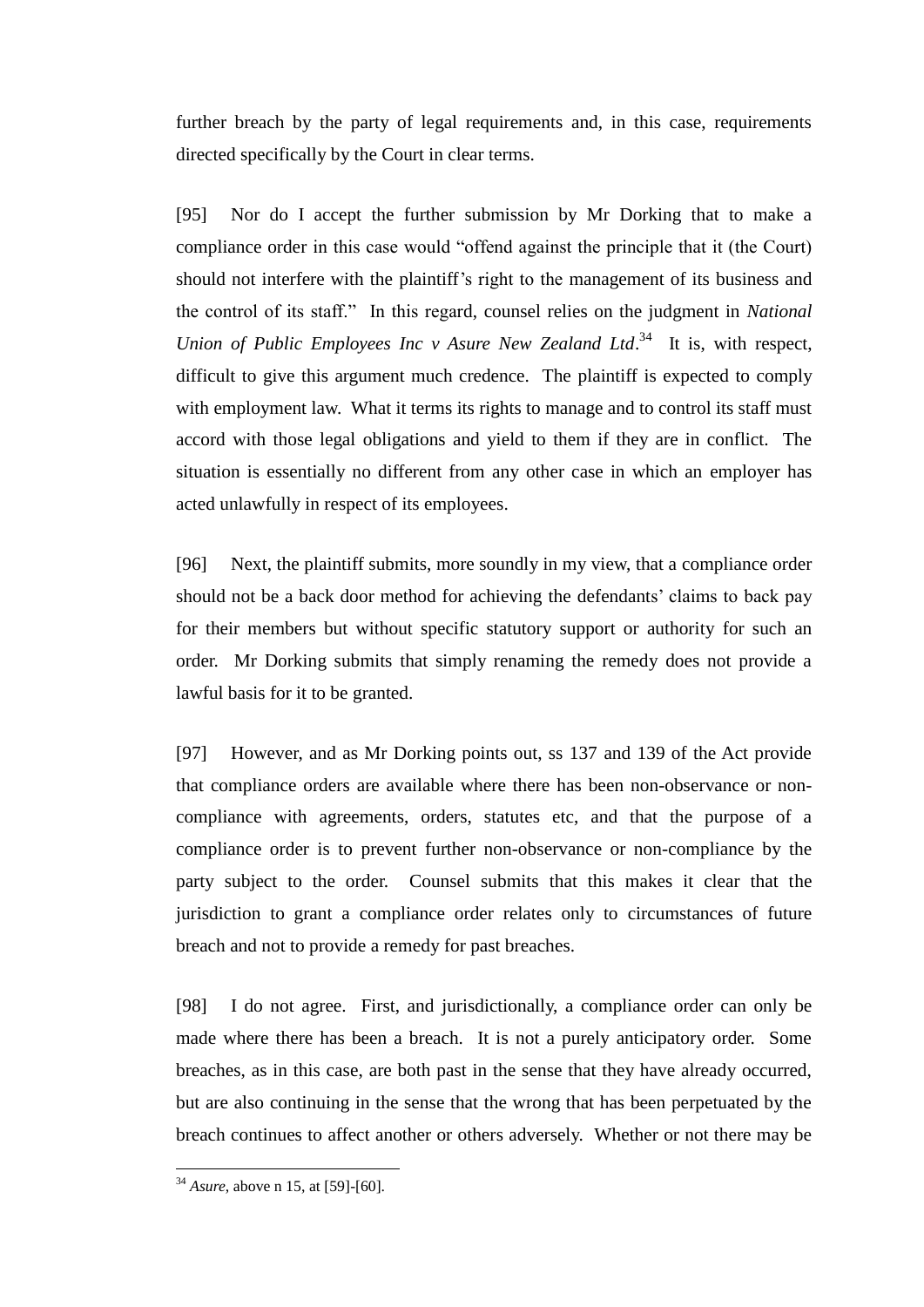an independent, similar and future breach (which a compliance order can no doubt address), that is not the same thing as righting a continuing wrong. Such a situation is amenable to a compliance order.

[99] Further, counsel submits, a compliance order as sought by the defendants is in the nature of a penalty for breach but with all of the penalty being paid to the defendants' members despite the fact that no penalty is provided for in the Act for breach of s 9 and that the accumulated amount of any compliance order would be significantly greater than penalties provided under the Act.

[100] This submission confuses the nature of the remedy effectively to be provided. Here the defendants claim the payment of wage arrears in order to expunge the preference given to non-union employees in breach of s 9. These payments are not, and are not in the nature of, penalties. They do not punish for breach but, rather, compensate employees for consequences of the breach. It is not to the point that the aggregate amount of any such compensation might exceed the amount of a penalty that may be allowed elsewhere under the Act.

[101] Counsel submits that Parliament had the opportunity to provide a remedy for breach of s 9 when it enacted the Act in 2000. That is illustrated by the fact that although s 7 of the Employment Contracts Act 1991 is materially identical to the current s 9, the earlier legislation provided no particularised remedy at all for breach. In 2000, however, Parliament enacted s 10. So, Mr Dorking argues, Parliament turned its mind directly to what should be the consequences of breach of s 9 and legislated accordingly.

[102] I agree that, in 2000, Parliament did address the matter of the consequence of a breach of s 9. It did so by allowing the Authority or the Court to declare, as ineffectual, any preference bestowed in breach of s 9 but, at the same time, maintaining the viability of any other associated contractual arrangements or agreements. As was common ground, a s 10 remedy, in the circumstances of this case, would be to declare ineffectual the four months' back pay received by nonunion Pact employees. Not only, however, do the defendants not wish to deprive those persons of payments that they received long ago, but it is doubtful how this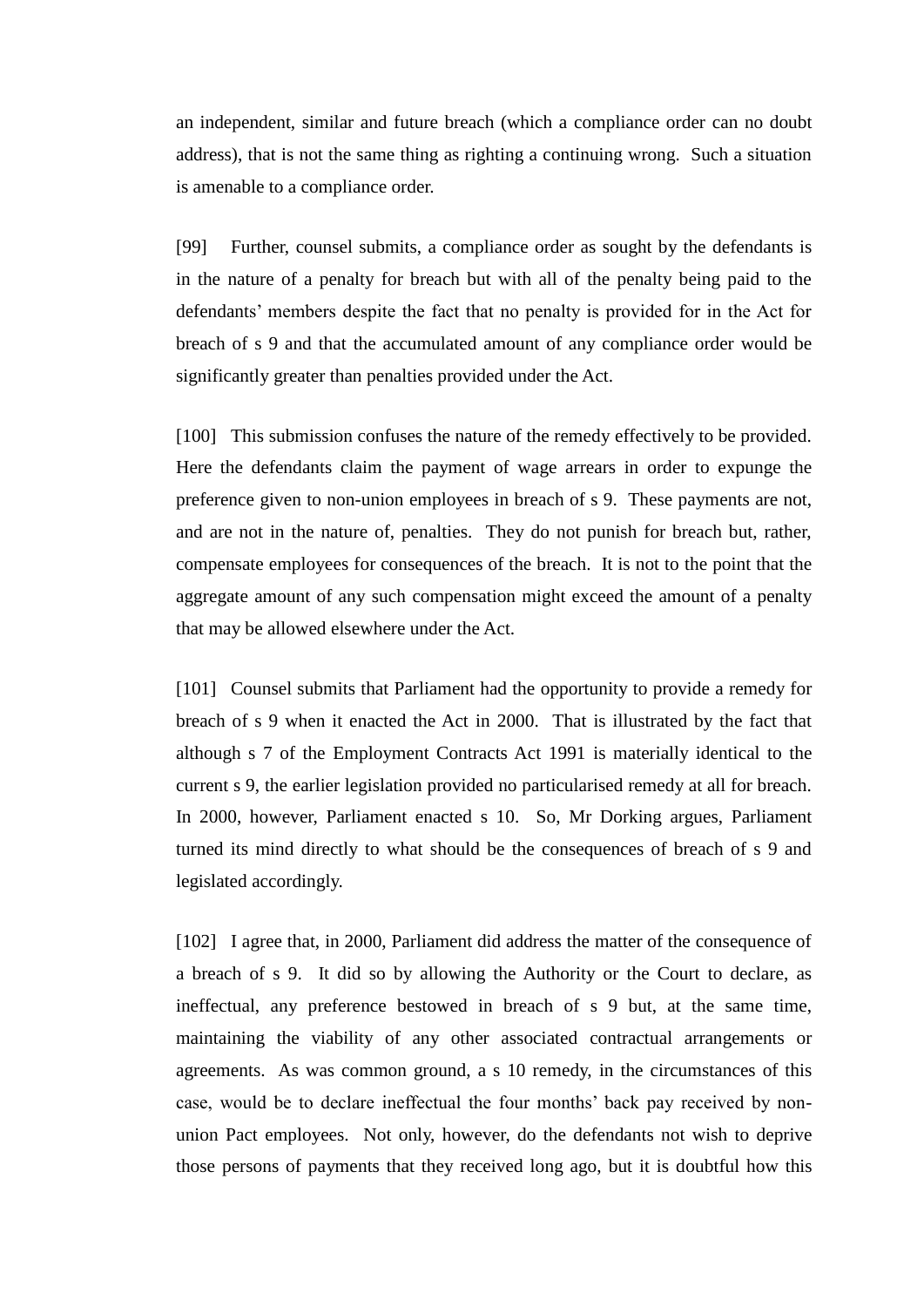might be able to be achieved in practice, at least in the present proceedings. Could the unions sue the non-union employees for the return by them to their employer of those payments? Even if it was inclined to do so, could Pact sue for recovery of these monies? Both of these improbable scenarios and other conceivable ones illustrate the abject ineffectiveness of s 10 in cases such as this.

[103] Parliament could not be taken to have intended such circumstances of breaches as arise in this case, to go without effective remedy. The discretionary and flexible remedy of an order for compliance fills what at first sight might be that gap.

[104] There is no doubt that s 10 deals at least with a consequence of s 9 and would require a finding of a breach of that section. Section 10 is remedial also in respect of s 8 (Voluntary membership of unions) which is not in issue in this case. Section 10 is directed to the legal status of "contracts, agreements or other arrangements" which are inconsistent with ss 8 or 9. It says that contracts, agreements or other arrangements which are inconsistent with ss 8 or 9 have "no force or effect to the extent …" of such inconsistency. It follows that such contracts, agreements or other arrangements are not affected other than to the extent of their inconsistency with ss 8 or 9.

[105] But the language of s 10 is not one of its contents being a direct remedy for a breach of s 9. More importantly, its language is not of remedial exclusivity. What must be examined, also, is the language of s 137. Its opening words ("This section applies where any person has not observed or complied with … any provision of … Parts ... 3 to 6 ...") do not, on their face, exclude non-observation of or noncompliance with, s 9. Also persuasive are the words in s 137(2): "Where this section applies, the Authority may, in addition to any other power it may exercise, by order require …".

[106] There is little doubt, and Mr Dorking does not argue against this proposition, that where there is an anticipated breach of s 9, following on from an earlier breach of s 9, a compliance order could be sought to prevent that anticipated breach. There is nothing in the remainder of s 137 which appears to limit its application to circumstances other than breaches of s 9. Indeed, by referring to "Parts … 3 to 6" of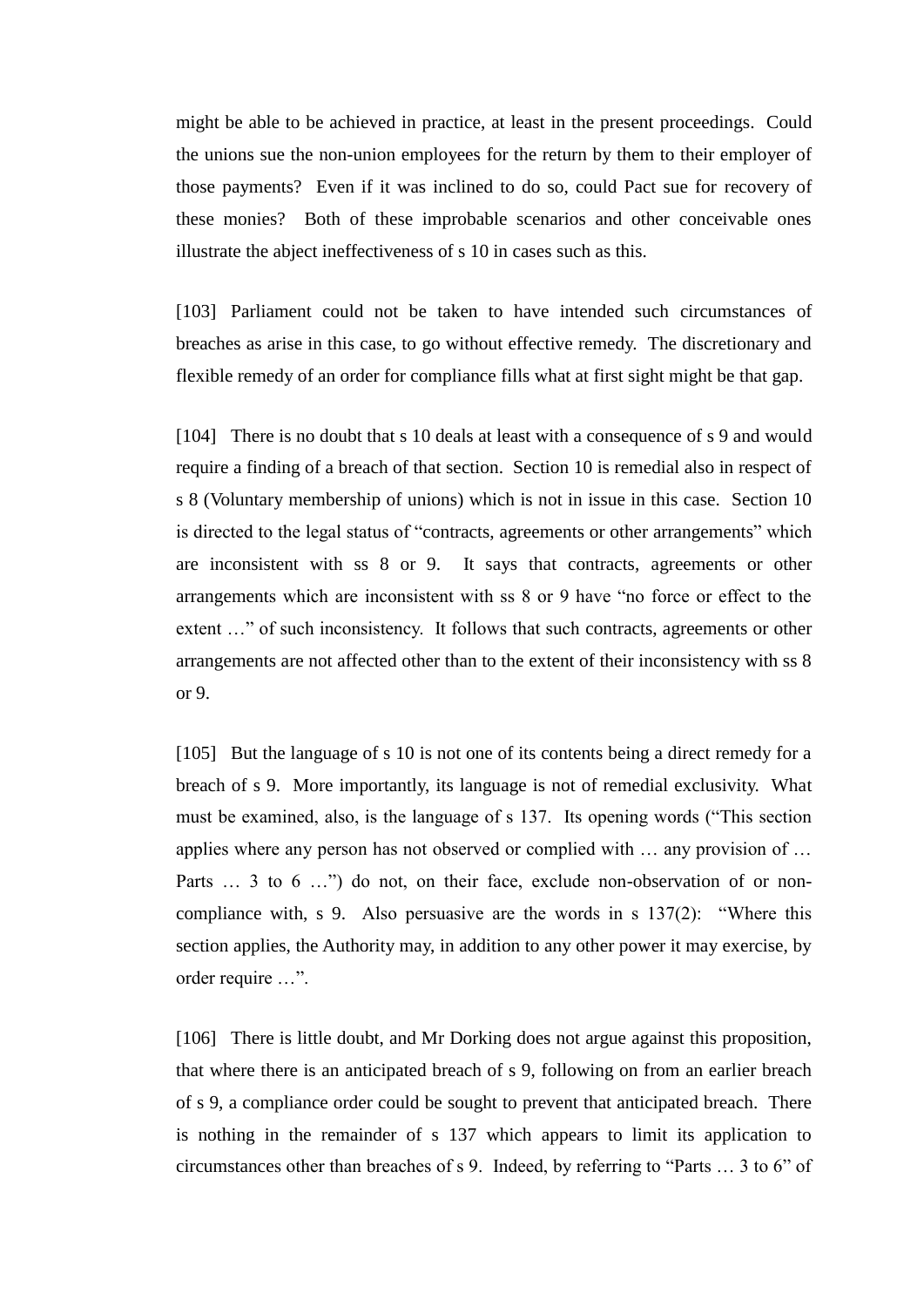the Act in which s 9 falls, there is a presumption that no section is excluded from that coverage.

[107] It is also notable that s 137 is not applicable universally. It applies to any provision of Part 6A "except subpart 2". Had Parliament intended to exclude s 137 from applying to s 9, it would have provided for an express exclusion as in the case of subpart 2 of Part 6A.

[108] Further, if Parliament had intended s 10 to be the sole remedy for breach of s 9, that would have extended logically also to breaches of s 8. This would, in turn, have left only s 11 in Part 3 and it is unlikely, in my assessment, that Parliament would have so confined the application of s 137 to s 11 by providing expressly that it applies to Part 3.

[109] I conclude that the remedy of a compliance order under s 137 is available in cases of breach of s 9 of the Act including in cases where the breach has occurred and its effects are, as here, ongoing. As the Court concluded in *New Zealand Airline Pilots' Assoc IUOW v Bilmans Management Ltd (t/a Ansett NZ Ltd)*, a single act that may have an ongoing effect that brings it within the definition of "further nonobservance  $\ldots$  or non-compliance" may be susceptible to a compliance order.<sup>35</sup>

[110] That case is also authority for the proposition that a compliance order may be appropriate even although other remedies are also available. The availability of other remedies may be a factor in the exercise of the discretion whether to order compliance.

[111] The defendant unions have alleged that they have been affected by the plaintiff's non-compliance with s 9. Although, on its face, s 137(4)(a) requires only an allegation to this effect, I am satisfied also that the unions have indeed been affected. The evidence establishes that some non-union employees have questioned openly and critically the value of union membership if, as occurred, union members are disadvantaged because of that status despite having paid union fees, committed

<sup>&</sup>lt;sup>35</sup> New Zealand Airline Pilots' Assoc IUOW v Bilmans Management Ltd (t/a Ansett NZ Ltd) [1991] 1 ERNZ 670 (LC) at 672.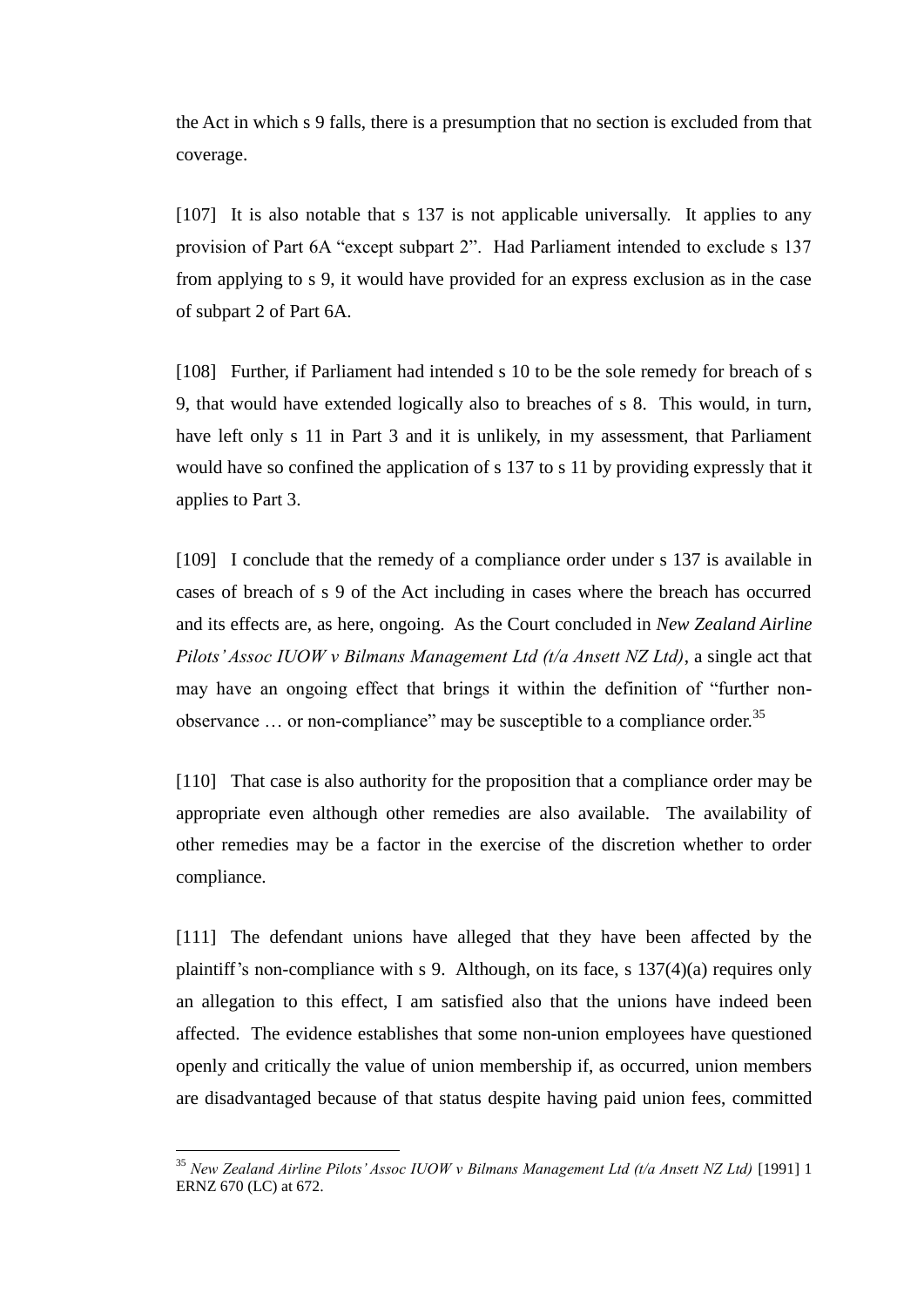time and resources to collective bargaining, and, in some instances, suffered the consequences of lockout action against them. Indeed, if a broader view of what constitutes the union is taken in that it is not simply an incorporated society entity but also the collective of its members, then those members have clearly been affected to the extent that gives their union standing in law to seek a compliance order.

[112] I have already concluded that Pact breached, or ( to use the words of s 137) did not observe or comply with, s 9 of the Act. Although it may be argued that Pact's non-compliance concluded with its payment of wage arrears to non-union employees, that is not so in my assessment. That is because those non-union employees who received back pay, when members of the defendants did not, have continued to enjoy that comparative advantage even although the notional pay periods from 1 July to 4 November 2011 are well in the past.

[113] The particular compliance order sought by the defendants would require the plaintiff to pay to each of their members employed by the plaintiff between 1 July and 4 November 2011, an additional two per cent of the gross salary or wages that each earned during that period. The defendants say that the plaintiff should be required to comply with such an order within 28 days of the date of this judgment.

## **Breach of good faith?**

[114] The communications (oral and written) from Pact to the unions and to employees, as set out earlier in this judgment misled or deceived the defendants. The unions relied on the truth of them and that Pact would not contradict them by its subsequent conduct. Their falsity was revealed only when Pact passed on wage increases to non-unionised staff which amounted to the equivalent of more than one per cent. That was because although they were at the same rate of two per cent as settled on for the defendants' members, the different backdating meant that they constituted an effective increase of approximately 1.8 per cent per annum. The union negotiators acted in reliance on Pact's assurance that it could not afford an effective increase of more than one per cent per annum in agreeing to settle the 2011- 2012 collective agreement with Pact.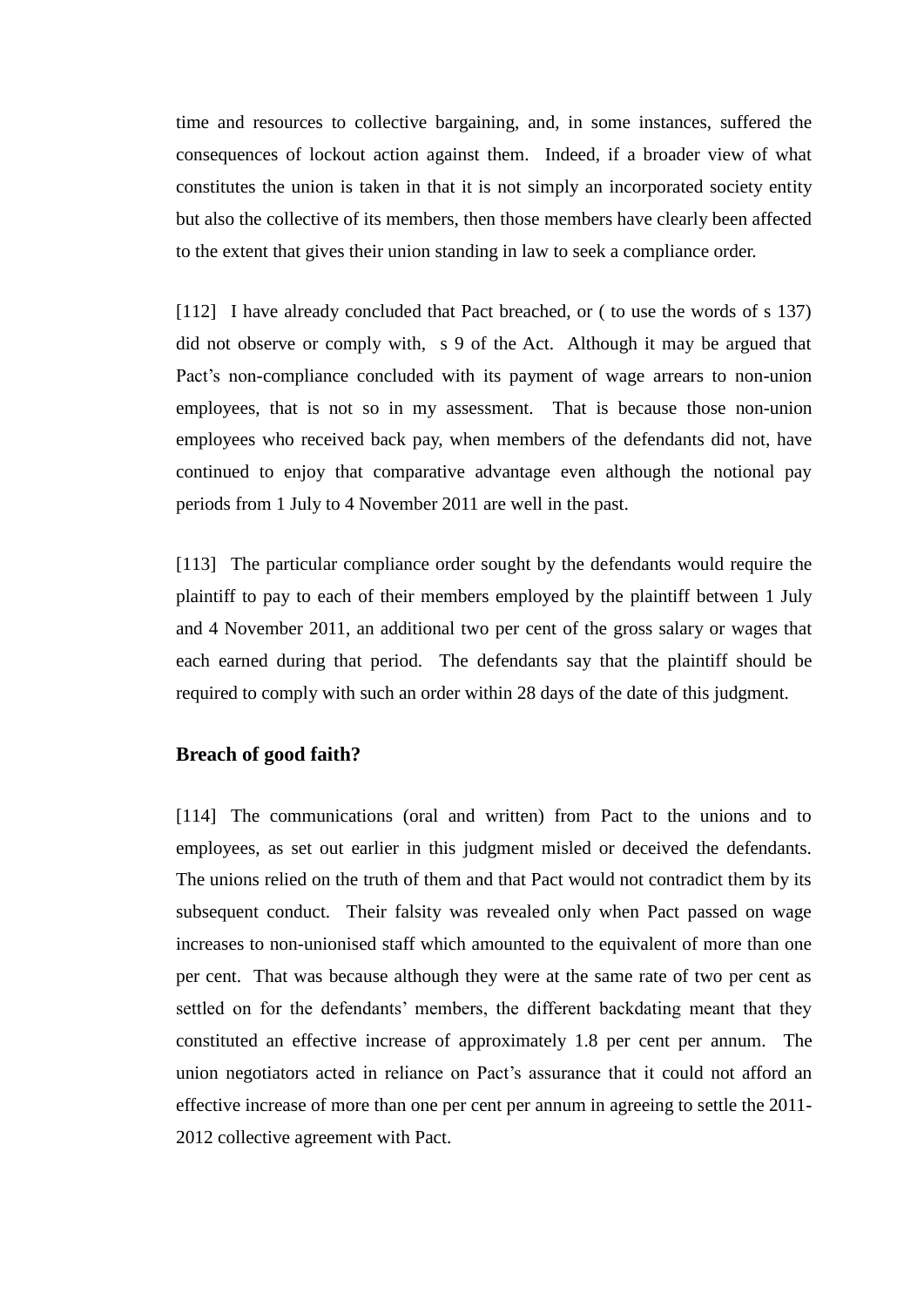[115] Mr Dorking argued that such conduct by Pact was, nevertheless, not unlawful. Rather, he submitted that it was simply part of the strategic cut and thrust of robust industrial bargaining which has taken place from time immemorial, and in which the unions also acted misleadingly or deceitfully in the same negotiations. Counsel submits that the unions themselves said that they would not recommend a wage increase of less than 3.5 per cent to their members but shortly after which the unions recommended a one per cent increase. Misleading and deceptive conduct was, I took Mr Dorking to infer, sauce for the goose.

[116] First, however, it is important to be careful to identify just what the unions said about this in the same way that a careful analysis of Pact's statements has also been undertaken. Details and, I am satisfied, accurate notes of the negotiations were produced in evidence. These notes record that towards the end of the bargaining on 31 August 2011, Mr Duncan invited the Pact management to make its best offer. He said that the union negotiators had a "duty" to take that offer to their members but that any offer of less than a 3.5 per cent wage increase would not be recommended to the members for acceptance. Mr Duncan advised Pact that he presumed that employee members would reject an offer of less than 3.5 per cent.

[117] There is no evidence about whether Pact's "best" offer was taken back to members bearing in mind that its "best" offer on wages was its only offer, that is a one per cent increase (then impliedly to be backdated to 1 May 2011). I do not consider that these events establish misleading or deceptive conduct on the part of the unions in the bargaining.

[118] In any event, the unions' conduct in bargaining is not on trial in this case.

[119] Whether or not misleading or deceptive statements may have previously been acceptable collective bargaining tactics, that changed with the enactment of s 4 of the Act in 2000. This makes it very clear that in a number of employment relationship interactions including collective bargaining, misleading or deceiving or engaging in conduct which is likely to mislead or deceive, whether directly or indirectly, will not be acting in good faith. Such parties are required to act in good faith towards each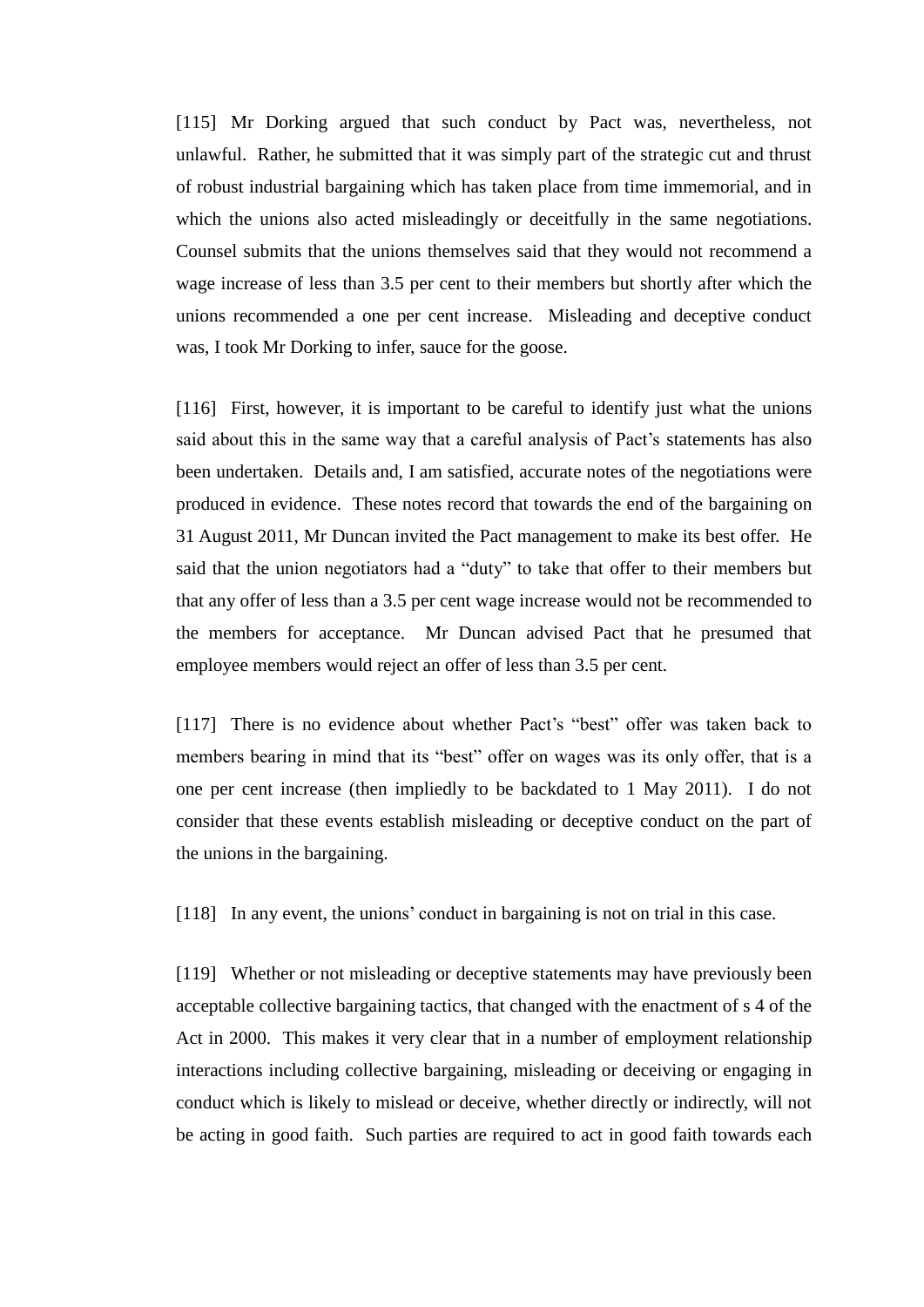other. That there can be any doubt about this, after almost 14 years of the existence of this statutory requirement, is surprising.

[120] Pact paid to a significant number of its employees wage increases of more than one per cent per annum after assuring the unions that it could not afford to do so. Those assurances had induced the unions to agree to wage increases equivalent to one per cent per annum. Pact has been shown to have misled or deceived the defendants and so acted in bad faith towards them.

## **A penalty for breach of good faith?**

[121] To succeed in their claim for a penalty or penalties against Pact for breach of s 4(1) of the Act, the unions must establish three cumulative tests before Pact may be liable. Its breach of s 4 must be each of deliberate, serious and sustained.<sup>36</sup> Taking each of these three tests I decide as follows.

[122] Pact's statements to the unions in the course of collective bargaining were deliberate. They were made by experienced managers, including one who is a chartered accountant and is responsible for Pact's financial affairs. They were not made hastily or mistakenly in the sense of being a slip or innocent error that could and would have been expected to be corrected with an appropriate acknowledgement of that error. The position conveyed orally was consistent with considered written statements made by Pact which went to the unions and its employees. There can really be no doubt that Pact's statements about the unaffordability to it of wage increases which exceeded as a percentage the one per cent increase it had received in funding, were deliberate statements.

[123] Next, was Pact's bad faith "serious"? More value judgment applies to this second test than to the first and third tests of deliberateness and sustainability. The seriousness of the breach must be assessed in context which includes a number of relevant factors. First, the statements of unaffordability of any more than a quite specific percentage increase were made by senior managerial representatives of the Trust who were in the best position to know of its financial circumstances. Although

 $36$  See s 4A(a).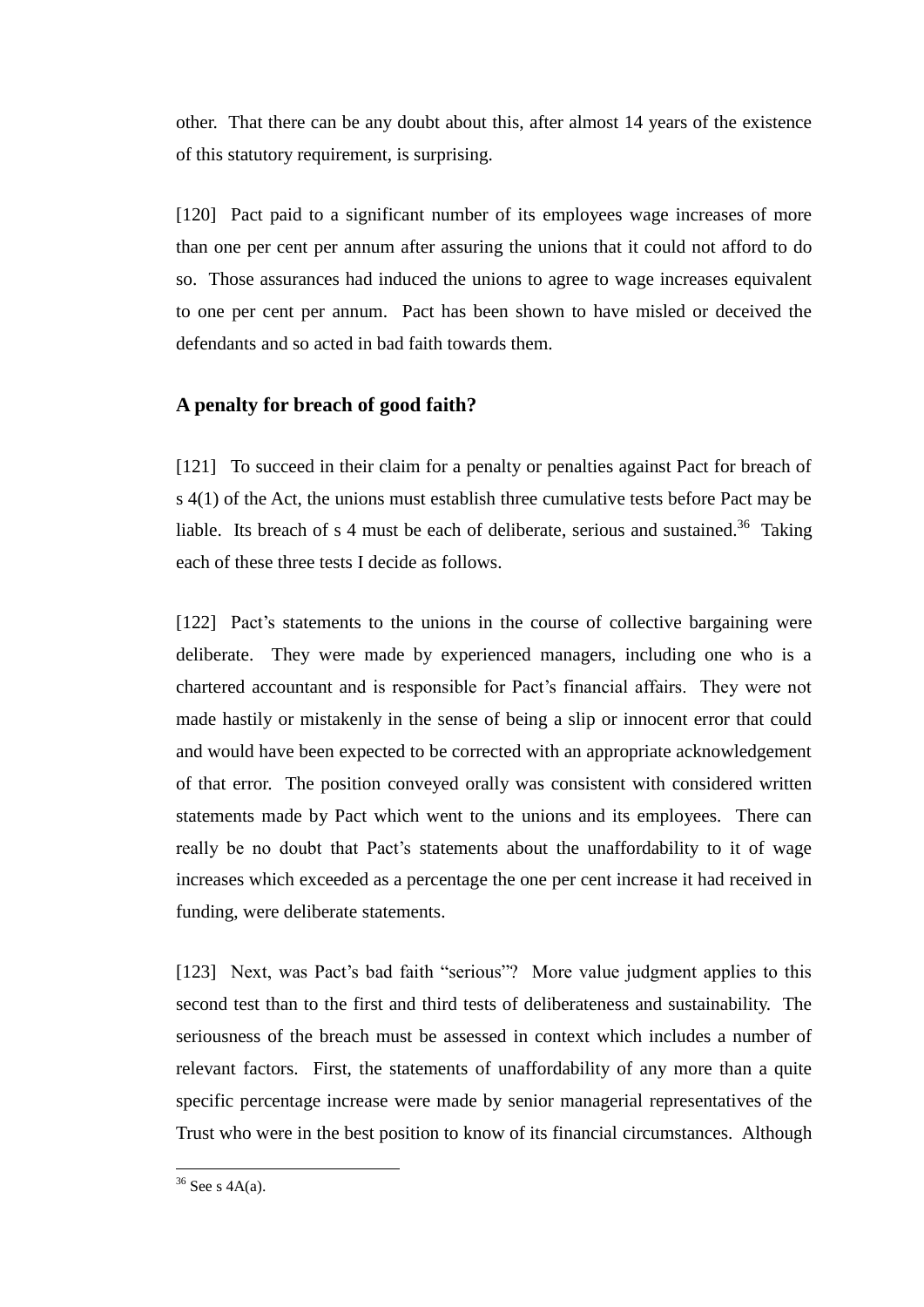it would have been theoretically possible for the unions to have challenged the accuracy of those statements, there is really no suggestion that the employer's position portrayed was misleading or deceptive in the sense of being factually inaccurate. Rather, the deceptiveness or misleading nature of the advice conveyed to the union negotiators was Pact's purported expert managerial assessment of its financial position and its intentions for wage increases generally across its business. The financial significance of the back payments subsequently made to non-union employees was not modest, at least when taken across a workforce of about 150 employees. It amounted to an expenditure of more than \$37,000 which Pact had asserted repeatedly that it could not afford. That was said to be because even a one per cent per annum equivalent increase across the board would, by Pact's account, have exceeded the additional net income it enjoyed for the relevant year when such other factors as inflation, GST refunds, and the like were factored in.

[124] It was also serious bad faith because Pact acknowledged repeatedly, and apparently solemnly, that it would have wished to have paid its employees (including union member employees) more than it said it was able and prepared to pay. It acknowledged that a one per cent per annum wage increase would amount in real terms to a reduction in disposable income for employees whose services it said it not only valued but were vital to its success. The employees concerned are paid very modestly for performing challenging and important social work. Pact representatives listened to, and acknowledged, accounts of personal and family hardship presented to them by staff but, while not unsympathetic, remained unmoved. They compared its corporate financial circumstances to those of its employees in refusing adamantly to agree in bargaining to any more than a one per cent wage increase but a greater amount than which, shortly afterwards, it offered of its own volition to non-union staff.

[125] Finally, the misleading or deceptive statements made in and about the bargaining were sustained. They were made repeatedly, consistently, and over the whole course of the bargaining process which lasted for several months. Pact's position on the amount of a general across-the-board wage increase was consistently non-negotiable as is illustrated as much, if anything, by the achievement of that stated aim in the collective agreement which ensued.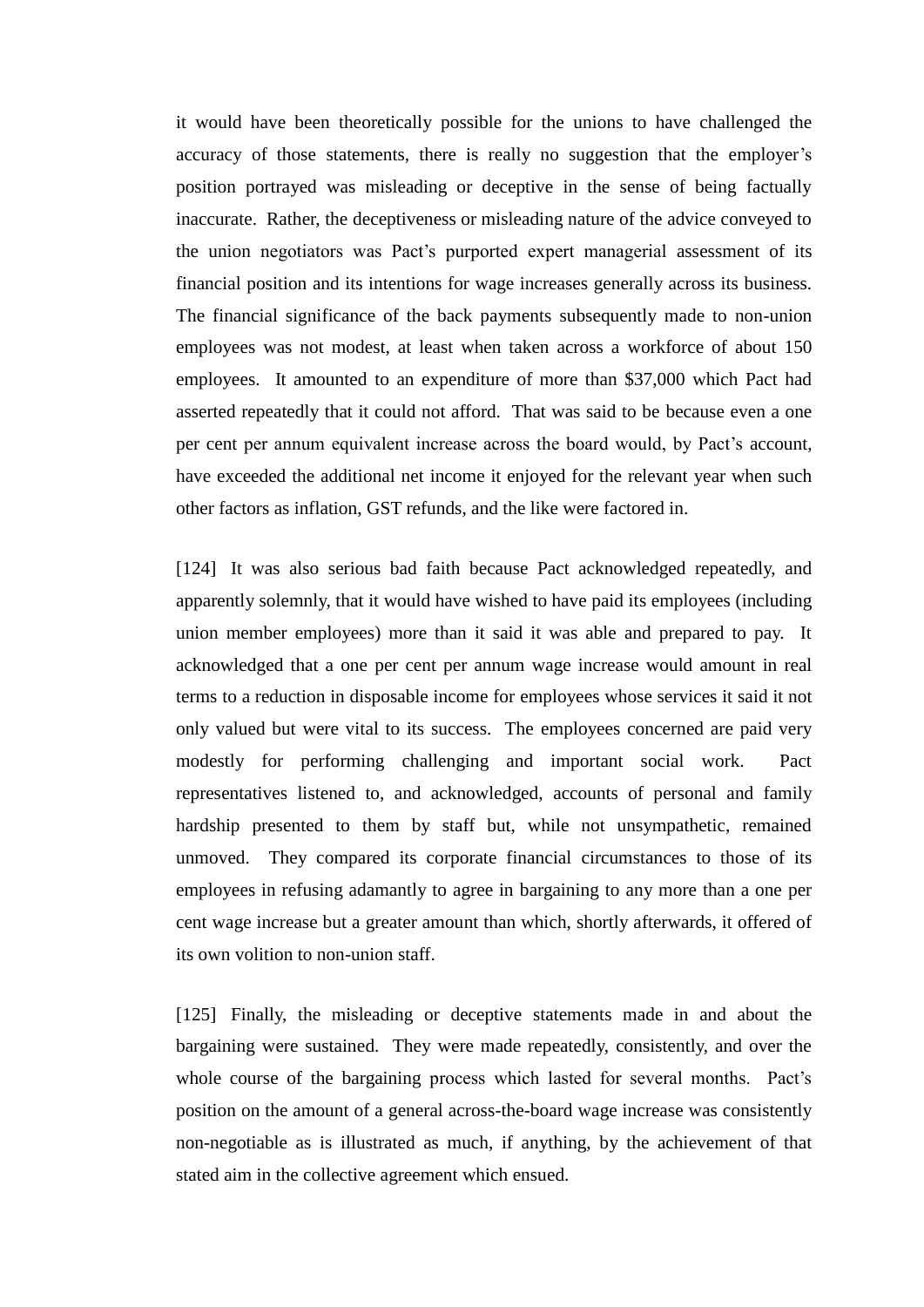[126] For all these reasons, I conclude that Pact's bad faith conduct in bargaining (misleading and deceiving) was sufficiently serious to meet the test for a penalty in s 4A. A penalty may be awarded and I am satisfied, as was the Authority, that this is a proper case in which to mark the Court's disapproval of bad faith conduct in bargaining by the imposition of a penalty and to attempt to ensure its non-repetition.

[127] The maximum penalty for any breach of the statutory obligations of good faith is, in the case of a corporate entity (as opposed to an individual person) as I am satisfied Pact is,  $$20,000$ .<sup>37</sup> To its credit is the fact that there is no suggestion or proof that Pact has behaved similarly in the past or certainly that it has been found by the Court or the Authority to have done so. Indeed, all the evidence seems to suggest that its actions in bargaining in 2011 were an aberration although even now, more than two years after those events, I apprehend that there is still much bridge building to be completed between Pact and its union member employees for which, in the circumstances, Pact must take responsibility.

[128] Although not urged on me particularly by its counsel in submissions, I nevertheless acknowledge the nature of Pact's business. It is a social services provider whose income is both limited and should, where possible, be committed to the valuable social service it performs in the community. That is not to say, of course, that this should be at the expense of either its legal obligations or of its particular obligations to a generally long serving and loyal staff.

[129] Although there have been few, if any, cases about good faith conduct of collective bargaining, at least at an authoritative and well publicised level, the requirements of s 4 of the Act have been in force and known to persons engaged in the field for almost 14 years. Pact can scarcely plead ignorance of the law about good faith.

[130] Although in other circumstances a penalty closer to 50 per cent of the maximum may have been warranted, I consider that the level set by the Authority was right in all the circumstances and make the same orders for penalties for breach of s 4(1) as it did at first instance. The plaintiff is ordered to pay a penalty of \$5,000

 $37$  Employment Relations Act 2000, s 135(2)(b).